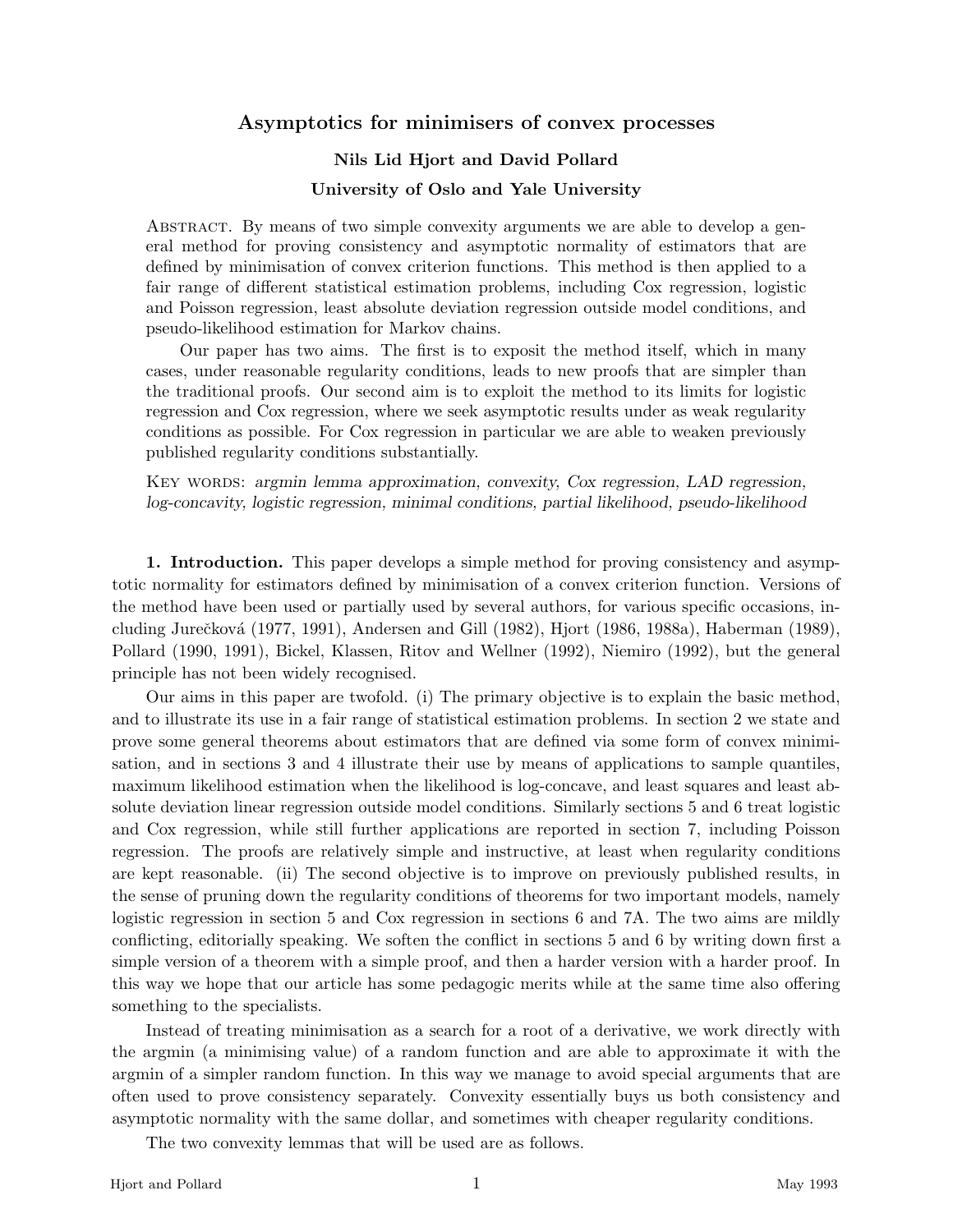LEMMA 1: FROM POINTWISE TO UNIFORM. Suppose  $A_n(s)$  is a sequence of convex random *functions defined on an open convex set* S in  $\mathbb{R}^p$ *, which converges in probability to some*  $A(s)$ *, for each s.* Then sup<sub>*s*∈*K*</sub>  $|A_n(s) - A(s)|$  goes to zero in probability, for each compact subset *K* of *S.* 

PROOF: This is proved in Andersen and Gill (1982, appendix), crediting T. Brown, via 'diagonal subsequencing' and an appeal to a corresponding non-stochastic result (see Rockafellar, 1970, Theorem 10.8). For a direct proof, see Pollard (1991, section 6).  $\Box$ 

A convex function is continuous and attains it minimum on compact sets, but it can be flat at its bottom and have several minima. For simplicity we speak about 'the argmin' when referring to any of the possible minimisers. The argmin can be selected in a measurable way, as explained in Niemiro (1992, p. 1531), for example.

LEMMA 2: NEARNESS OF ARGMINS. Suppose  $A_n(s)$  is convex as in Lemma 1 and is approxi*mated by*  $B_n(s)$ *. Let*  $\alpha_n$  *be the argmin of*  $A_n$ *, and assume that*  $B_n$  *has a unique argmin*  $\beta_n$ *. Then there is a probabilistic bound on how far*  $\alpha_n$  *can be from*  $\beta_n$ *: for each*  $\delta > 0$ *,* 

$$
\Pr\{|\alpha_n - \beta_n| \ge \delta\} \le \Pr\{\Delta_n(\delta) \ge \frac{1}{2}h_n(\delta)\},\tag{1.1}
$$

*where*

$$
\Delta_n(\delta) = \sup_{|s-\beta_n| \le \delta} |A_n(s) - B_n(s)| \quad \text{and} \quad h_n(\delta) = \inf_{|s-\beta_n| = \delta} B_n(s) - B_n(\beta_n). \tag{1.2}
$$

PROOF: The lemma as stated has nothing to do with convergence or indeed with the '*n*' subscript at all, of course, but is stated in a form useful for later purposes. To prove it, let *s* be an arbitrary point outside the ball around  $\beta_n$  with radius  $\delta$ , say  $s = \beta_n + \ell u$  for a unit vector *u*, where  $l > \delta$ . Convexity of  $A_n$  implies

$$
(1 - \delta/l) A_n(\beta_n) + (\delta/l) A_n(s) \ge A_n(\beta_n + \delta u).
$$

Writing for convenience  $A_n(s) = B_n(s) + r_n(s)$ , we deduce

$$
(\delta/l)\left\{A_n(s) - A_n(\beta_n)\right\} \ge A_n(\beta_n + \delta u) - A_n(\beta_n)
$$
  
=  $B_n(\beta_n + \delta u) + r_n(\beta_n + \delta u) - B_n(\beta_n) - r_n(\beta_n)$   
 $\ge h_n(\delta) - 2\Delta_n(\delta).$ 

If  $\Delta_n(\delta) < \frac{1}{2}h_n(\delta)$ , then  $A_n(s) > A_n(\beta_n)$  for all *s* outside the *δ*-ball, which means that the minimiser  $\alpha_n$  must be inside. This proves (1.1).

It is worth pointing out that any norm on  $I\!R^p$  can be used here, and that no assumptions need to be placed on the  $B_n$  function beside the existence of the minimiser  $\beta_n$ .

The two lemmas will deliver more than mere consistency when applied to suitably rescaled and recentred versions of convex processes.

We record a couple of useful implications of Lemma 2. If  $A_n - B_n$  goes to zero uniformly on bounded sets in probability and  $\beta_n$  is stochastically bounded, then  $\Delta_n(\delta) \to_p 0$  by a simple argument. It follows that  $\alpha_n - \beta_n \to_p 0$  provided only that  $1/h_n(\delta)$  is stochastically bounded for each fixed  $\delta$ . This last requirement says that  $B_n$  shouldn't flatten out around its minimum as *n* increases.

BASIC COROLLARY. Suppose  $A_n(s)$  is convex and can be represented as  $\frac{1}{2}s'Vs + U'_n s + C_n$  $r_n(s)$ , where *V* is symmetric and positive definite,  $U_n$  is stochastically bounded,  $C_n$  is arbitrary, *and*  $r_n(s)$  goes to zero in probability for each *s*. Then  $\alpha_n$ , the argmin of  $A_n$ , is only  $o_p(1)$  away *i*from  $\beta_n = -V^{-1}U_n$ , the argmin of  $\frac{1}{2}s'Vs + U'_n s + C_n$ . If also  $U_n \rightarrow_d U$  then  $\alpha_n \rightarrow_d -V^{-1}U$ .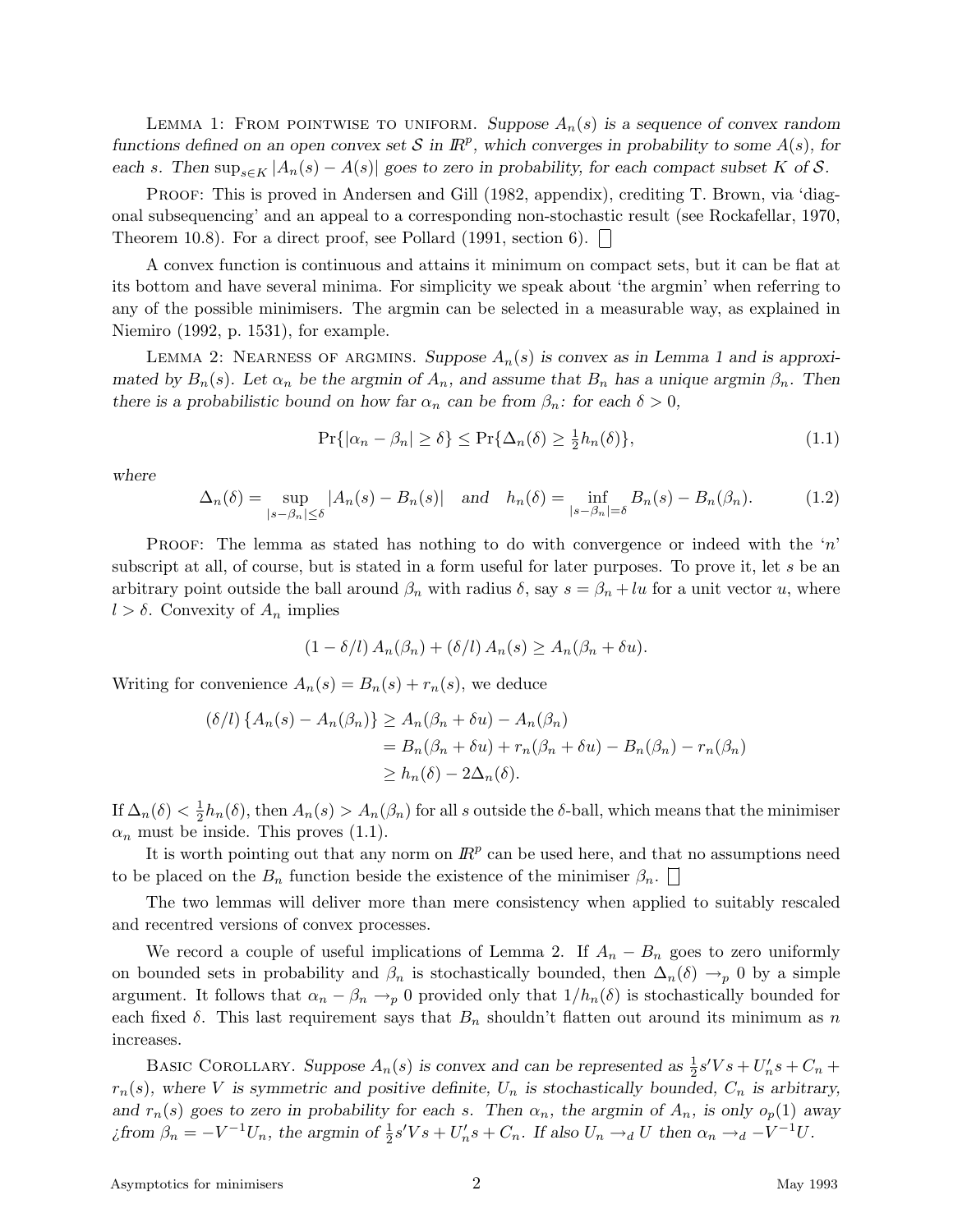PROOF: The function  $A_n(s) - U'_n s - C_n$  is convex and goes to  $\frac{1}{2} s' V s$  in probability for each *s*. By the first lemma the convergence is uniform on bounded sets. Let  $\Delta_n(\delta)$  be the supremum of  $|r_n(s)|$  over  $\{|s - \beta_n| \leq \delta\}$ . Then, by Lemma 2,

$$
\alpha_n = -V^{-1}U_n + \varepsilon_n, \quad \text{where } \Pr\{|\varepsilon_n| \ge \delta\} \le \Pr\{\Delta_n(\delta) \ge \frac{1}{2}k\delta^2\} \to 0. \tag{1.3}
$$

Here *k* is the smallest eigenvalue of *V*, and  $\Delta_n(\delta) \to_p 0$ , by the arguments used above.

A useful slight extension of this is when  $A_n(s) = \frac{1}{2}s'V_n s + U'_n s + C_n + r_n(s)$  is convex, with a nonnegative definite symmetric  $V_n$  matrix that converges in probability to a positive definite  $V$ . Writing  $V_n = V + \eta_n$  the remainder  $\eta_n$  can be absorbed into  $r_n(s)$  and the result above holds.

**2. General results for convex minimisation estimators.** This section presents three basic theorems about the asymptotic behaviour of estimators that are defined by minimisation of some convex criterion function. The first is for the independent identically distributed (i.i.d.) case. The second is stated for independent observations with different distributions, and is suitable for proving consistency and asymptotic normality in regression models, for example, under model conditions. The third theorem also applies to regression model estimators, but is suited to give asymptotic results also outside model conditions. Applications and illustrations are provided in sections 3, 4 and 5.

2A. A theorem for the i.i.d. case. Let  $Y_1, Y_2, \ldots$  be i.i.d. from some distribution F. A certain *p*-dimensional parameter  $\theta_0 = \theta(F)$  is of interest. Assume that one of the ways of characterising this parameter is to say that it minimises  $E_g(Y,t) = \int g(y,t) dF(y)$ , where the  $g(y,t)$  function is convex in *t*. Examples include quantiles, the mean, M-estimation and maximum likelihood estimation parameters and so on; see sections 3 and 4. In the expectation expression above, and later on, *Y* denotes a generic observation from the true underlying *F*.

Some weak expansion of  $g(y, t)$  around the value  $\theta_0$  of t is needed, but we avoid explicitly requiring pointwise derivatives to exist. With this in mind, write

$$
g(y, \theta_0 + t) - g(y, \theta_0) = D(y)'t + R(y, t)
$$
\n(2.1)

for a  $D(y)$  with mean zero under F. If  $ER(Y, t)^2$  is of order  $o(|t|^2)$  as  $t \to 0$ , as we will usually require, then  $D(y)$  is nothing but the derivative in quadratic mean of the function  $g(y, \theta_0 + t)$  at  $t = 0$ .

THEOREM 2.1. Suppose that  $g(y, t)$  is convex in t as above, and that (2.1) holds with

$$
E\{g(Y, \theta_0 + t) - g(Y, \theta_0)\} = ER(Y, t) = \frac{1}{2}t'Jt + o(|t|^2) \text{ as } t \to 0
$$
\n(2.2)

*for a positive definite matrix J.* Suppose also that  $\text{Var } R(Y, t) = o(|t|^2)$ , and that  $D(Y)$  has a finite *covariance matrix*  $K = \int D(y)D(y) dF(y)$ . Then the estimator  $\hat{\theta}_n$  which minimises  $\sum_{i \leq n} g(Y_i, t)$ *is*  $\sqrt{n}$ *-consistent for*  $\theta_0$ *, and* 

$$
\sqrt{n}(\hat{\theta}_n - \theta_0) = -J^{-1}n^{-1/2} \sum_{i \le n} D(Y_i) + o_p(1).
$$
 (2.3)

*In particular*  $\sqrt{n}(\hat{\theta}_n - \theta_0) \rightarrow_d -J^{-1} \mathcal{N}_p \{0, K\} = \mathcal{N}_p \{0, J^{-1} K J^{-1}\}.$ 

Hjort and Pollard 3 May 1993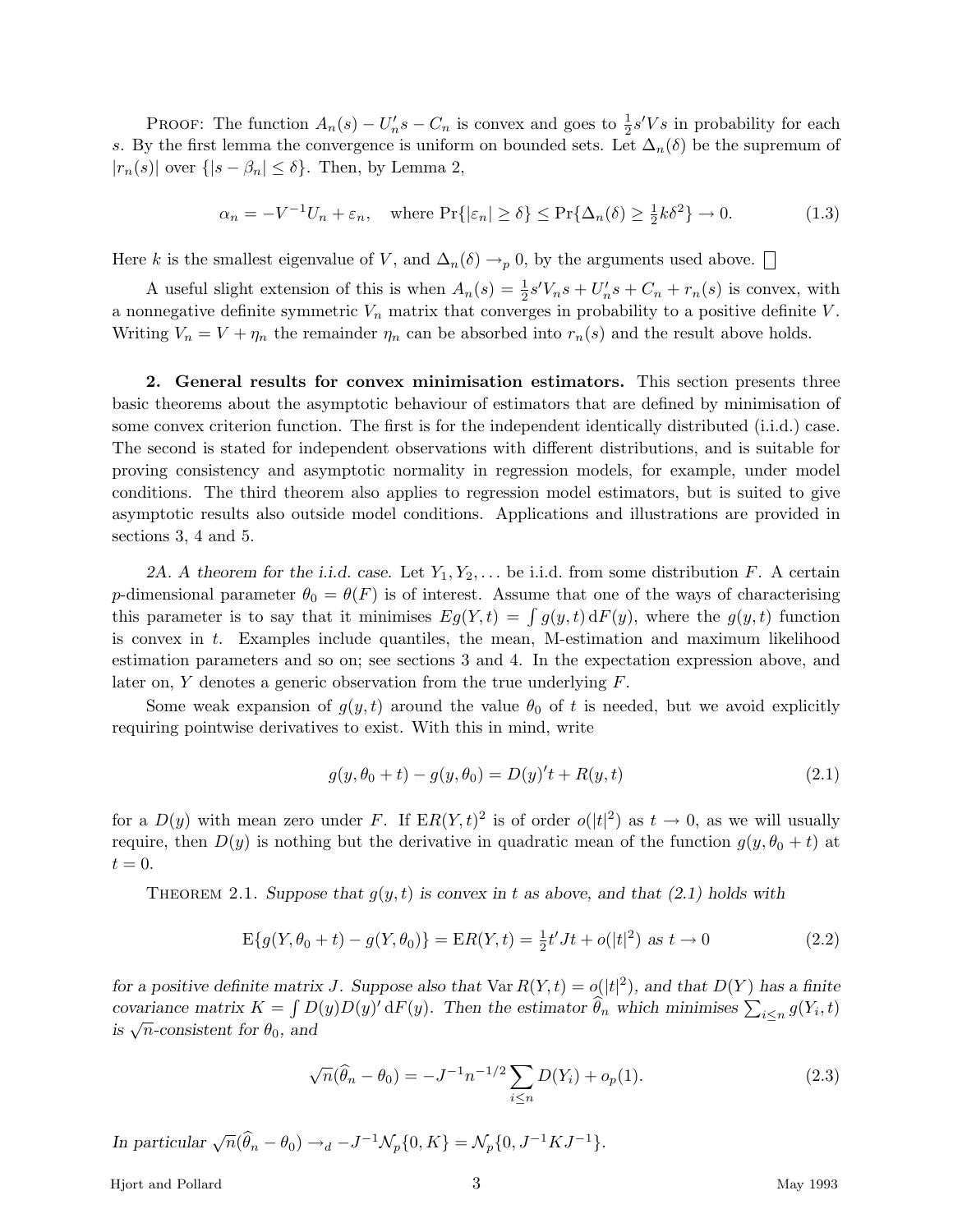PROOF: Consider the convex function  $A_n(s) = \sum_{i \leq n} \{g(Y_i, \theta_0 + s/\sqrt{n}) - g(Y_i, \theta_0)\}\.$  It is minimised by  $\sqrt{n}(\widehat{\theta}_n - \theta_0)$ . Note first that  $n \to R(Y, s/\sqrt{n}) = \frac{1}{2}s'Js + r_{n,0}(s)$  where  $r_{n,0}(s)$  $no(|s|^2/n) \rightarrow 0$  for fixed *s*. Accordingly, using (2.1),

$$
A_n(s) = \sum_{i \le n} \{ D(Y_i)' s / \sqrt{n} + R(Y_i, s / \sqrt{n}) - ER(Y_i, s / \sqrt{n}) \} + nER(Y, s / \sqrt{n})
$$
  
=  $U'_n s + \frac{1}{2} s' J s + r_{n,0}(s) + r_n(s),$ 

in which

$$
U_n = n^{-1/2} \sum_{i \le n} D(Y_i)
$$
 and  $r_n(s) = \sum_{i \le n} \{R(Y_i, s/\sqrt{n}) - ER(Y_i, s/\sqrt{n})\}.$ 

Now  $r_n(s)$  tends to zero in probability for each *s*, since its mean is zero and its variance is  $\sum_{i \leq n}$  Var  $R(Y_i, s/\sqrt{n}) = no(1/n)$ . This, together with the Basic Corollary of section 1, proves (2.3) and the limit distribution result, since  $U_n$  goes to a  $\mathcal{N}_p\{0, K\}$  by the central limit theorem. Note that both consistency and asymptotic normality followed ¿from the same approximation argument.

Note that  $Var R(Y, t) = ER(Y, t)^{2} + O(t^{4})$ , so we might as well work with second moments rather than variances. Notice also that the differentiability assumption (2.2) is applied to the process obtained by averaging out over the distribution *F*, a smoothing that can eliminate troublesome pointwise behaviour of  $R(y, t)$ . Huber (1967) recognised this advantage of smoothing before differentiating.

*2B. A theorem for independent observations with different distributions.* Assume that the true density of  $Y_i$  is of the form  $f_i(y_i) = f_i(y_i, \theta_0, \eta_i)$ , where  $\theta_0$  is a certain *p*-dimensional parameter of interest. Suppose that an estimator  $\hat{\theta}_n$  for  $\theta_0$  is proposed which minimises  $\sum_{i \leq n} g_i(Y_i, \theta)$ , where the  $g_i(y_i, \theta)$  functions are convex in  $\theta$ . A simple example is linear regression, where  $Y_i = \theta'_0 x_i + \varepsilon_i$ and  $\widehat{\theta}_n$  minimises  $\sum_{i \leq n} (Y_i - \theta' x_i)^2$ .

Suppose that  $g_i(y_i, \theta_0 + t) - g_i(y_i, \theta_0) = D_i(y_i)'t + R_i(y_i, t)$ , where  $ED_i(Y_i) = 0$ . With the previous development in mind, write

$$
ER_i(Y_i, t) = \frac{1}{2}t'A_i t + v_{i,0}(t) \text{ and } Var R_i(Y_i, t) = v_i(t),
$$
\n(2.4)

and let  $B_i$  be the variance matrix for  $D_i(Y_i)$ . The sums  $J_n = \sum_{i \leq n} A_i$  and  $K_n = \sum_{i \leq n} B_i$  are featured below. The first useful result, properly generalising Theorem 2.1, is the following, which is proved by copying the arguments of 2A mutatis mutandis.

THEOREM 2.2. Assume that  $\sum_{i \leq n} v_{i,0}(s/\sqrt{n}) \to 0$  and  $\sum_{i \leq n} v_i(s/\sqrt{n}) \to 0$  for each *s*, and that  $J_n/n$  and  $K_n/n$  converge to J and K, where J is positive definite. Then  $\sqrt{n}(\hat{\theta}_n - \theta_0)$  is only  $o_p(1)$  *away* from  $-J^{-1}n^{-1/2} \sum_{i \leq n} D_i(Y_i)$ . If in particular the Lindeberg requirements are fulfilled *for the*  $D_i(Y_i)$  *sequence, then*  $\sqrt{n}(\hat{\theta}_n - \theta_0) \rightarrow_d \mathcal{N}_p\{0, J^{-1}KJ^{-1}\}.$ 

Another result which sometimes is stronger is as follows. Assume that  $\sum_{i \leq n} v_{i,0}(J_n^{-1/2}s) \to 0$ and  $\sum_{i \leq n} v_i (J_n^{-1/2} s) \to 0$  for each *s*, and that  $J_n^{-1} K_n$  is bounded. Then

$$
J_n^{1/2}(\hat{\theta}_n - \theta_0) = -J_n^{-1/2} K_n^{1/2} U_n + o_p(1),\tag{2.5}
$$

where  $U_n = K_n^{-1/2} \sum_{i \leq n} D_i(Y_i)$ . If in particular there are matrices *J* and *K* such that  $J_n^{-1} K_n$  goes to  $J^{-1}K$ , and the Lindeberg conditions are fulfilled, securing  $U_n \to_d N_p\{0, I_p\}$ , then  $J_n^{1/2}(\hat{\theta}_n -$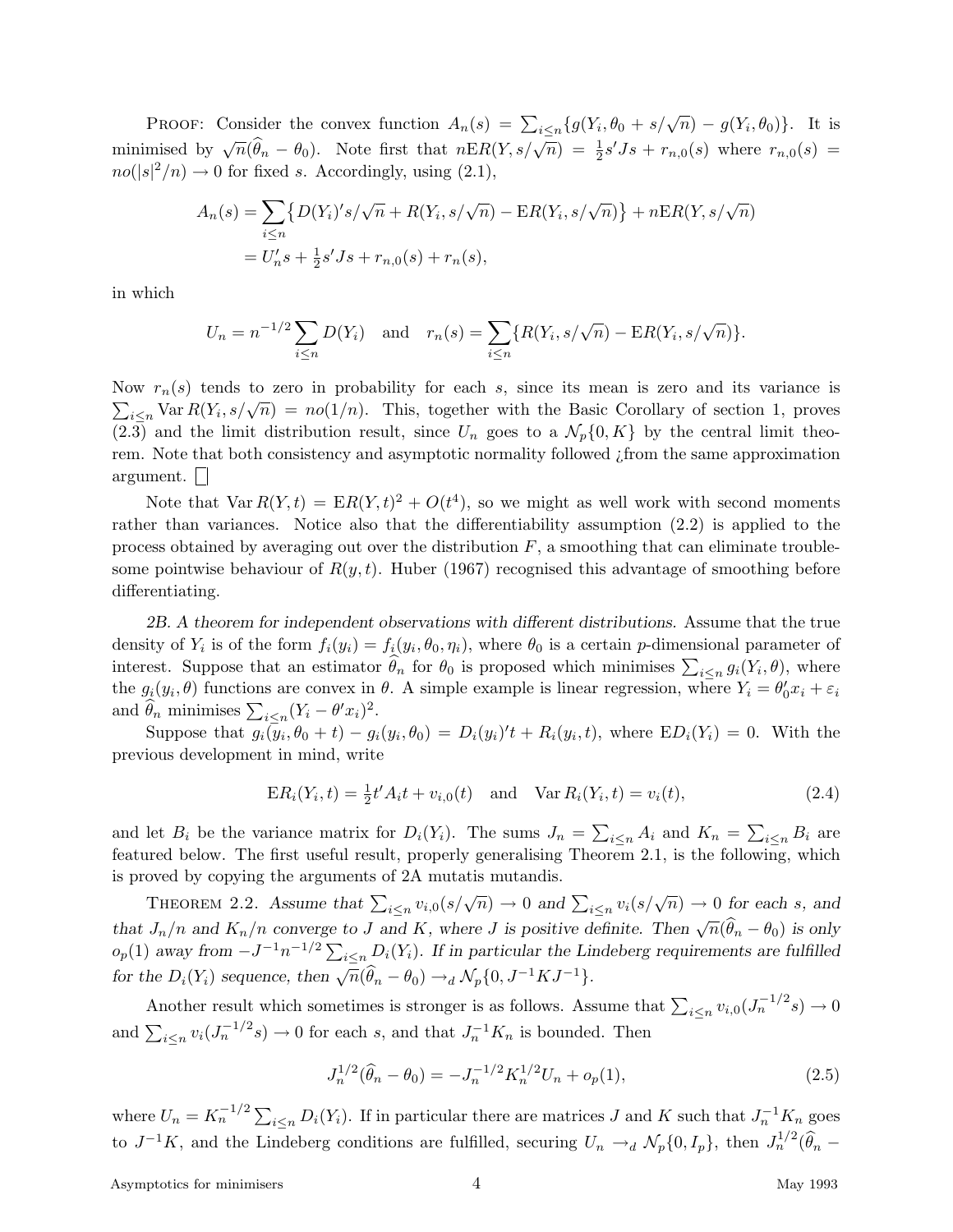$\theta_0$ )  $\rightarrow_d$   $\mathcal{N}_p\{0, J^{-1/2}KJ^{-1/2}\}$ . This result is proved by studying the convex function  $\sum_{i\leq n}\{g_i(Y_i, \theta_i)\}$  $\theta_0 + J_n^{-1/2}s$  –  $g_i(Y_i, \theta_0)$ . In some situations of interest  $J_n = K_n$ , further simplifying (2.5). See section 5 for an illustration of this.

*2C. A theorem for regression type estimators outside model conditions.* The results of 2B are sometimes not sufficient. Theorem 2.3 below will work for asymptotic behaviour of regression methods outside model conditions, as made clear in section 3D, for example.

Assume that some covariate vector  $x_i = (x_{i,1}, \ldots, x_{i,p})'$  is associated with observation  $Y_i$ . For simplicity we formulate a result in terms of densities, rather than general distribution functions. Suppose that the true density for  $Y_i$  given  $x_i$  is  $f(y_i|x_i)$  but that some regression model postulates *f*( $y_i$ ,  $\beta |x_i|$ ), for a suitable *p*-dimensional parameter vector  $\beta$ . We consider an estimator  $\beta_n$  defined to minimise  $\sum_{i\leq n} g_i(Y_i,\beta|x_i)$ , where  $g_i(y_i,\beta|x_i)$  is convex in  $\beta$  for each  $(y_i,x_i)$ . In the following we shall assume that the empirical distribution of  $x_1, \ldots, x_n$ , whether actually random or under the experimenter's control, converges to a well-defined distribution *H* in *x*-space. This conceptual limit is to be thought of as the 'covariate distribution'. Assume that  $n^{-1} \sum_{i \leq n} g_i(Y_i, \beta | X_i)$  converges in probability to a function with a unique minimiser  $\beta_0$ .

Under these circumstances it is not generally possible to get a representation like the one that led to (2.4), because of heterogeneity as well as potential modelling bias, as the applications in section 3D and section 5C will illustrate. It becomes necessary to include a *xi*-dependent bias term. Suppose that it is possible to write

$$
g_i(y_i, \beta_0 + t | x_i) - g_i(y_i, \beta_0 | x_i) = {\delta(x_i) + D_i(y_i | x_i)}'t + R_i(y_i, t | x_i),
$$
\n(2.6)

where  $ED_i(Y_i|x_i) = 0$  and  $VAR D_i(Y_i|x_i) = B_i(x_i)$ . Write furthermore

$$
ER_i(Y_i, t|x_i) = \frac{1}{2}t'A_i(x_i)t + v_{i,0}(t|x_i) \text{ and } Var R_i(Y_i, t|x_i) = v_i(t|x_i).
$$
 (2.7)

This time three matrix sums are needed,  $J_n = \sum_{i \leq n} A_i(x_i)$ ,  $K_n = \sum_{i \leq n} B_i(x_i)$ , and  $L_n = \sum_{i \leq n} \delta(x_i) \delta(x_i)'$ .  $i \leq n \delta(x_i) \delta(x_i)$ '.

THEOREM 2.3. Assume that the  $x_1, x_2, \ldots$  sequence is such that

$$
\sum_{i \le n} v_{i,0}(s/\sqrt{n}|x_i) \to 0 \quad \text{and} \quad \sum_{i \le n} v_i(s/\sqrt{n}|x_i) \to_p 0 \quad \text{for each } s,
$$
\n(2.8)

*that the*  $J_n/n$  *sequence is bounded away from zero, and that the*  $K_n/n$  *and*  $L_n/n$  *sequences are bounded. Then*

$$
\sqrt{n}(\widehat{\beta}_n - \beta_0) = -(J_n/n)^{-1} \{ n^{-1/2} \sum_{i \le n} \delta(x_i) + n^{-1/2} \sum_{i \le n} D_i(Y_i | x_i) \} + \varepsilon_n,
$$
\n(2.9)

*where*  $\varepsilon_n = \varepsilon_n(x_1, \ldots, x_n) \rightarrow_p 0$ .

The proof is quite similar to previous proofs in this section, taking as its starting point the convex function  $\sum_{i \leq n} \{g_i(Y_i, \beta_0 + s/\sqrt{n}|x_i) - g_i(Y_i, \beta_0|x_i)\}\)$ . We omit the details.

The (2.9) representation has two statistically interesting implications. (i) In the conditional framework with a given  $x_i$  sequence, suppose that  $J_n/n \to J$  and  $K_n/n \to K$  and that the Lindeberg condition holds for  $\sum_{i \leq n} n^{-1/2} D_i(Y_i | x_i)$ . Then

$$
\sqrt{n}(\widehat{\beta}_n - \beta_0)|x_1, \dots, x_n = \mathcal{N}_p\left\{ -(J_n/n)^{-1} n^{-1/2} \sum_{i \le n} \delta(x_i), J^{-1} K J^{-1} \right\} + \varepsilon'_n, \tag{2.10}
$$

Hjort and Pollard 5 May 1993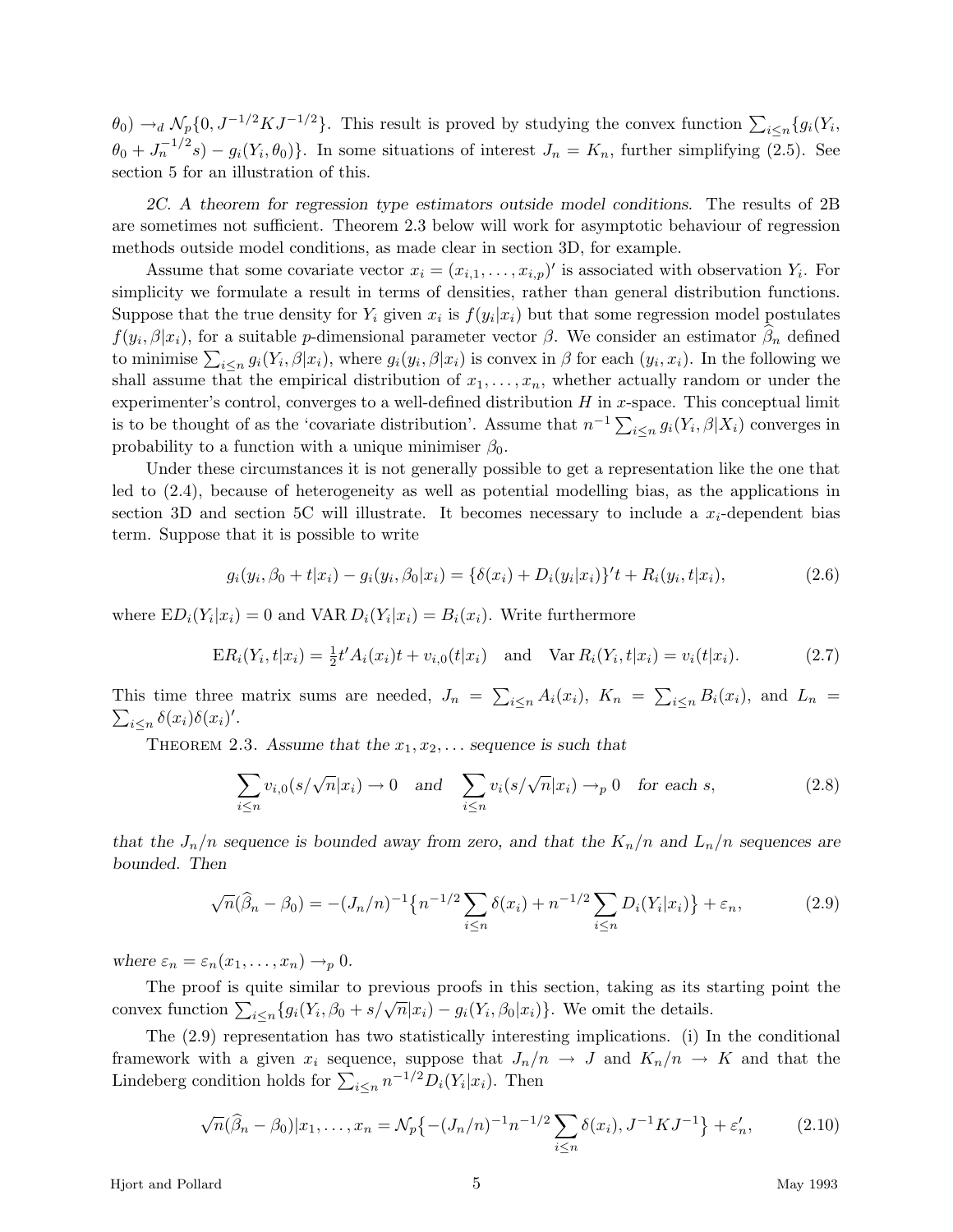where  $\varepsilon'_n \to_p 0$ . So  $\hat{\beta}_n$  is approximately normal with variance matrix  $J^{-1}KJ^{-1}/n$ , but actually biased with a bias depending on  $x_1, \ldots, x_n$ . The bias is typically zero under exact regression model conditions, see 3D below. (ii) Secondly, if the  $x_i$ 's can be treated as being independent and coming from their own 'design distribution'  $H(dx)$  in *x*-space, then  $\delta(x_i)$  has mean zero and variance matrix *L*, say. In this unconditional framework

$$
\sqrt{n}(\widehat{\beta}_n - \beta_0) = J^{-1}\mathcal{N}_p\{0, K + L\} + o_p(1) \to_d \mathcal{N}_p\{0, J^{-1}(K + L)J^{-1}\}.
$$
 (2.11)

## **3. Applications and illustrations.**

*3A. The median.* Let  $Y_1, Y_2, \ldots$  be i.i.d. from a density f, let  $\mu$  be the population median, and let  $M_n$  be the sample median from the first *n* observations. We shall prove the well known fact that  $M_n$  is consistent for  $\mu$  and that

$$
\sqrt{n}(M_n - \mu) \to_d \mathcal{N}\{0, 1/4f(\mu)^2\},\tag{3.1}
$$

provided only that  $f$  is positive and continuous at  $\mu$ .

This fits into the framework of 2A with the convex function  $g(y, t) = |y - t|$ . The (2.1) expansion reads

$$
|y - (\mu + t)| - |y - \mu| = D(y)t + R(y, t),
$$

where  $D(y) = -I\{y > \mu\} + I\{y \le \mu\}$ , and

$$
R(y,t)=\left\{\begin{matrix} 2(t-(y-\mu))\,I\{\mu\leq y\leq \mu+t\} & \text{if}\ t>0,\\ 2((y-\mu)-t)\,I\{\mu+t\leq y\leq \mu\} & \text{if}\ t<0, \end{matrix}\right.
$$

while  $R(y, 0) = 0$ , which makes it easy to verify

$$
ER(Y,t) = f(\mu)t^{2} + o(t^{2}) \text{ and } ER(Y,t)^{2} = \frac{4}{3}f(\mu)|t|^{3} + o(|t|^{3}).
$$

Actually we only need a distribution function with a positive derivative at  $\mu$ . Of course we don't get the explicit  $|t|^3$  bound then. Notice that  $D(Y)$  and  $R(Y,t)$  are bounded functions even if |*Y* −*t*| itself can have infinite expected value, since we work with the difference |*Y* −(*µ*+*t*)|−|*Y* −*µ*|. Since the variance of  $D(Y)$  is equal to 1, assertion (3.1) follows from Theorem 2.1. See 4A below for an extension of this result.

*3B. Simultaneous asymptotic normality of order statistics.* Let *f* be positive and continuous in its support region, and consider the function

$$
g_p(y,t) = p\{(y-t)_+ - y_+\} + (1-p)\{(t-y)_+ - (-y)_+\}.
$$

It is convex in *t* and its expected value is minimal for  $t = F^{-1}(p) = \mu_p$ , the *p*-th quantile of the underlying distribution, and

$$
E\{g_p(Y,t) - g_p(Y,\mu_p)\} = \frac{1}{2}f(\mu_p)(t - \mu_p)^2 + o((t - \mu_p)^2)
$$

can be shown. The (2.1) expansion works with

$$
D(y) = (1 - p)I\{y \le \mu_p\} - pI\{y > \mu_p\} = I\{y \le \mu_p\} - p
$$

Asymptotics for minimisers 6 and 1993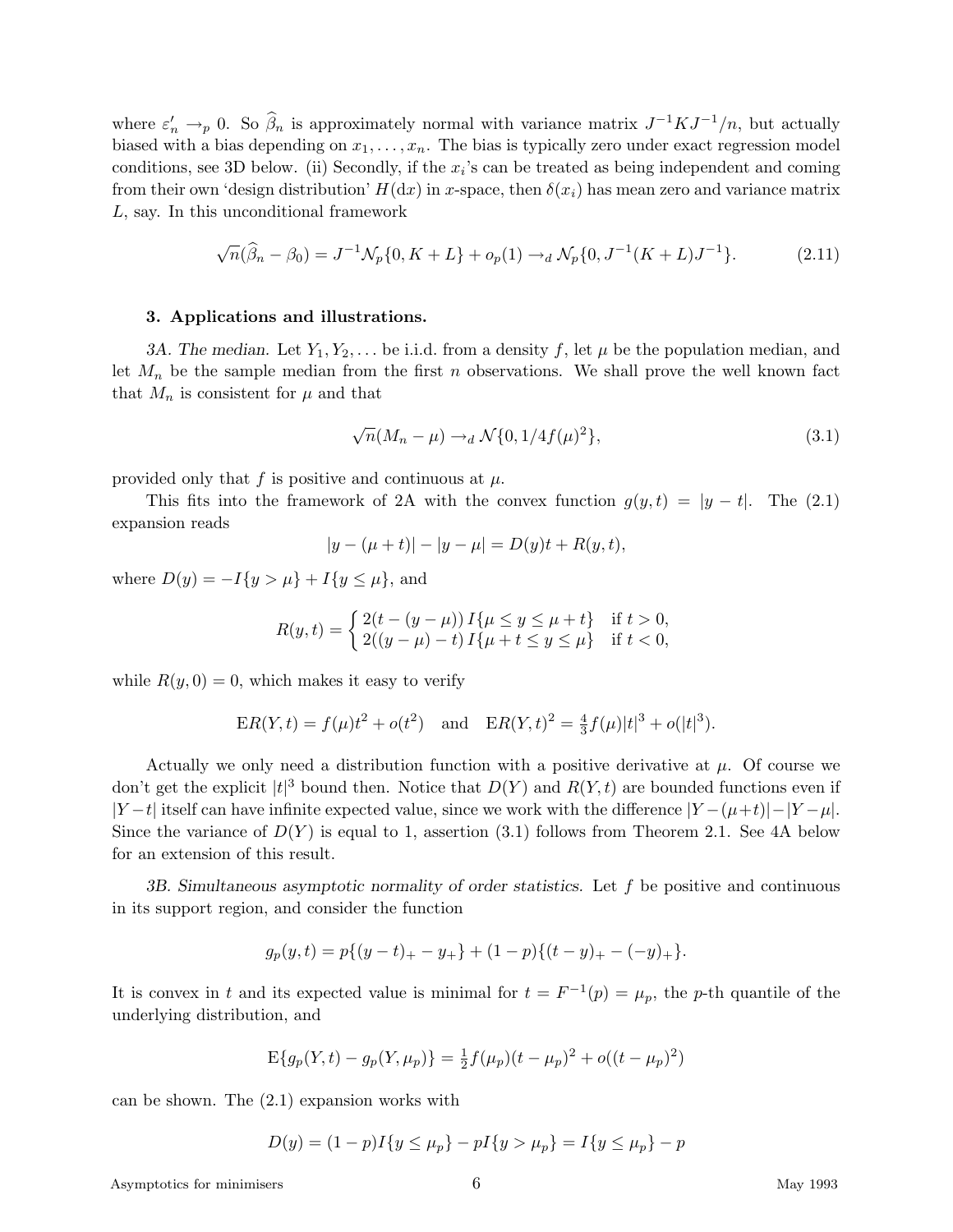and  $ER(Y, t)^2 = O(|t|^3)$  can be checked. Let  $Q_{n,p}$  be the minimiser of  $\sum_{i \leq n} g_p(Y_i, t)$ , which is sometimes non-unique, but which in any case is at most  $O_p(n^{-1})$  away from the [*np*]'th order statistic  $Y_{([np])}$ . The general theorem of 2A implies

$$
Z_n(p) = \sqrt{n}(Q_{n,p} - \mu_p) = -f(\mu_p)^{-1}\sqrt{n}\{F_n(\mu_p) - p\} + \varepsilon_n(p),
$$
\n(3.2)

where  $F_n$  is the empirical distribution function and  $\varepsilon_n(p) \to 0$  in probability for each *p*. This links the quantile process  $Z_n$  to the empirical process, and proves finite-dimensional convergence in distribution of the quantile process to a Gaußian process *Z*(*.*) with mean zero and covariance structure

$$
cov{Z(p_1), Z(p_2)} = \frac{p_1(1 - p_2)}{f(\mu_{p_1})f(\mu_{p_2})} \quad \text{for } p_1 \le p_2.
$$
\n(3.3)

The traditional proofs of this finite-dimensional convergence result are rather messier than the above. There is in reality also process convergence here, of course, which is linked to the fact that sup<sub> $\delta$ <*s*<1− $\delta$  | $\varepsilon$ <sub>n</sub>(*p*)| goes to zero in probability for each  $\delta$ . Proving this is not within easy reach of</sub> our method, however. See also the comment ending 3D below.

*3C. Estimation in*  $L_{\alpha}$  *mode.* Let more generally  $M_{n,\alpha}$  minimise  $\sum_{i \leq n} |Y_i - t|^{\alpha}$ , where  $\alpha \geq 1$ , and let  $\xi_{\alpha}$  be the population parameter that minimises  $E|Y - t|^{\alpha}$ . For  $\alpha = \frac{3}{2}$  we would expect an estimator with properties somehow between those for the median and the mean, for example. We can prove

$$
\sqrt{n}(M_{n,\alpha} - \xi_{\alpha}) \to_d \mathcal{N}\{0,\tau^2\} \quad \text{where } \tau^2 = \frac{\mathbb{E}|Y - \xi_{\alpha}|^{2(\alpha - 1)}}{\{(\alpha - 1)\mathbb{E}|Y - \xi_{\alpha}|^{\alpha - 2}\}^2},\tag{3.4}
$$

assuming  $E|Y|^{2(\alpha-1)}$  to be finite. The proof proceeds by mimicking that for the simpler case  $\alpha = 1$ . One needs to use

$$
D(y) = -\alpha (y - \xi_{\alpha})^{\alpha - 1} I\{y > \xi_{\alpha}\} + \alpha (\xi_{\alpha} - y)^{\alpha - 1} I\{y < \xi_{\alpha}\},
$$

and it is somewhat more cumbersome but feasible to bound  $ER(Y, t)^2$ . And finally needed is the analytical fact that  $E\{|Y-(\xi_{\alpha}+t)|^{\alpha}-|Y-\xi_{\alpha}|^{\alpha}\}=\frac{1}{2}K_{f}t^{2}+o(t^{2}),$  in which  $K_{f}=\alpha(\alpha-1)E|Y-\xi_{\alpha}|^{\alpha}$ *ξα*| *<sup>α</sup>*−<sup>2</sup>.

It is interesting to note here that  $(\alpha - 1)E|Y - \xi_{\alpha}|^{\alpha - 2}$  tends to  $2f(F^{-1}(\frac{1}{2}))$  as  $\alpha$  tends to 1, explaining the connection from the moment-type expression for the variance  $\tau^2$  of (3.4) to the rather different-looking expression for the median case.

It is also worth pointing out that the (3.4) result can be reached via influence functions and function space methods as well. The influence function can be found to be

$$
I(F,y) = \begin{cases} \alpha K_F^{-1} |y - \xi_\alpha(F)|^{\alpha - 1} & \text{if } y > \xi_\alpha(F), \\ -\alpha K_F^{-1} |y - \xi_\alpha(F)|^{\alpha - 1} & \text{if } y < \xi_\alpha(F), \end{cases}
$$

after which the usual argument is that since  $\sqrt{n}(M_{n,\alpha} - \xi_{\alpha}) = n^{-1/2} \sum_{i \leq n} I(F, Y_i) + \varepsilon_n$ , for suitable remainder term  $\varepsilon_n$ , one must have limiting normality with  $\tau^2 = \int I(F, y)^2 dF(y)$ , agreeing with (3.4). But proving that  $\varepsilon_n$  here goes to zero in probability is not trivial, since the  $\xi_\alpha$  functional is rather non-smooth. The argument can be saved via establishing Lipschitz differentiability, as in Example 1 of Huber (1967). Our method manages to avoid these somewhat sophisticated arguments.

*3D. Agnostic least squares and least absolute deviation regression.* Statistical regression is about estimating the unknown centre value of Y for given x, i.e. the curve or surface centre( $Y|x$ ),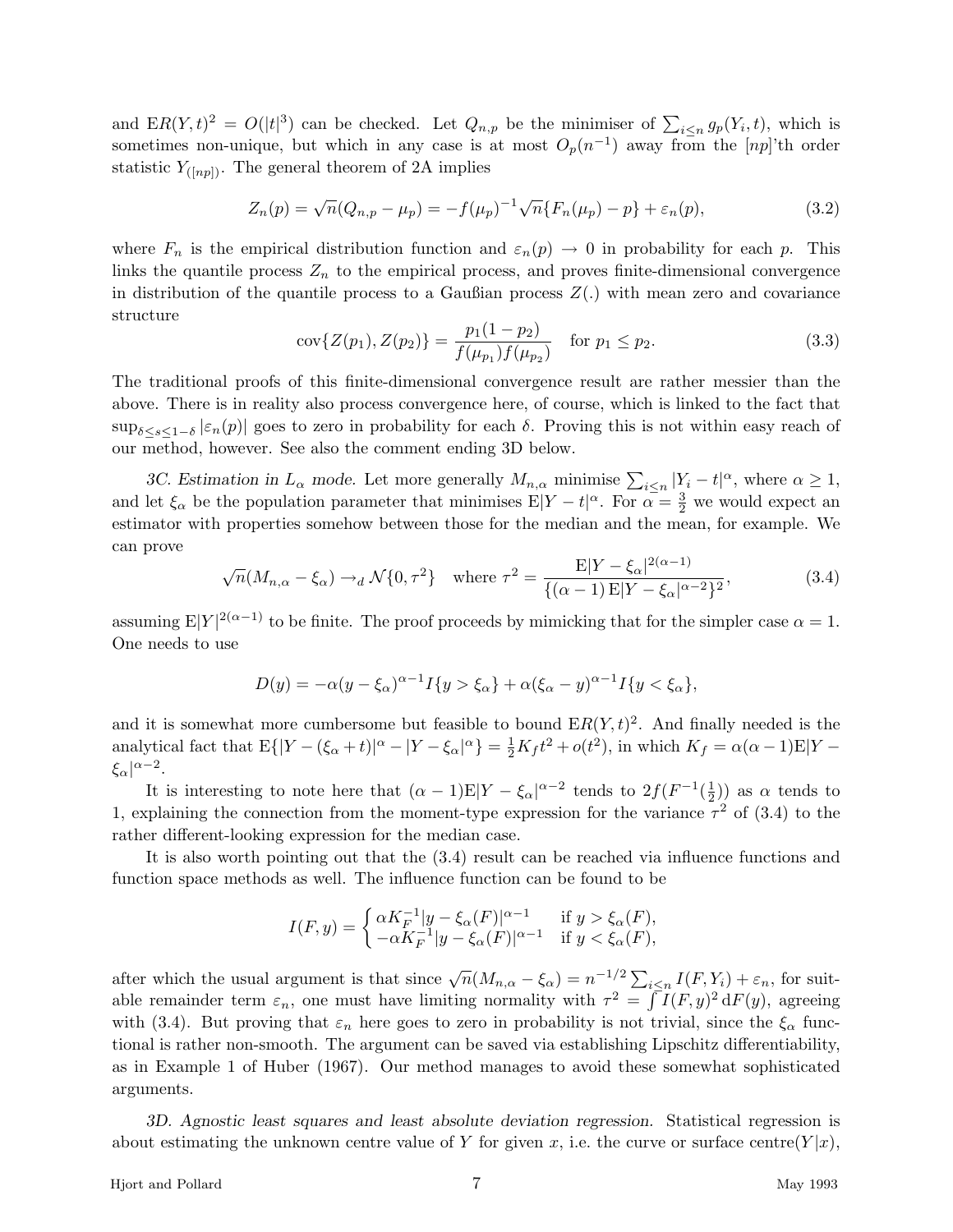based on  $p + 1$ -tuplets  $(x_i, Y_i)$ , where 'centre' could be the mean or the median. Ordinary linear regression uses a linear approximation  $\beta' x = \sum_{j=1}^p \beta_j x_j$  for this centre function, which is often a very reasonable method even if the true underlying centre function is somewhat non-linear. The least squares regression estimator is  $\hat{\beta}'_n x$  where  $\hat{\beta}_n$  minimises  $\sum_{i \leq n} (Y_i - \beta' x_i)^2$ , and the least absolute deviation estimator is  $\tilde{\beta}'_n x$  where  $\tilde{\beta}_n$  minimises  $\sum_{i \leq n} |Y_i - \beta' x_i|$ .

Statistical properties of these estimators are usually investigated only under the admittedly unlikely assumption that the true surface is linear and that the variances are constant over the full region, i.e.

$$
Y_i = \beta'_0 x_i + \sigma \varepsilon_i \tag{3.5}
$$

where the  $\varepsilon_i$ 's are i.i.d. standardised residuals centred around zero. An in some sense more honest approach would be to merely postulate that

$$
Y_i = m(x_i) + \sigma(x_i)\varepsilon_i,\tag{3.6}
$$

for some smooth functions  $m(x)$  and  $\sigma(x)$ , and view the regression surface estimator as an attempt to produce a good linear approximation to the evasive  $m(x)$ . Our plan now is to derive properties under robust and agnostic (3.6) conditions using Theorem 2.3 of 2C, while assuming that the empirical distribution of *xi*'s converges to an appropriate 'covariate distribution' *H*. Under ideal (3.5) conditions they specialise to results obtainable using the simpler Theorem 2.2 of 2B.

Consider least squares regression first, assuming the  $\varepsilon_i$ 's to have mean zero and variance one. This fits into the 2C framework with  $g_i(Y_i, \beta | x_i) = \frac{1}{2}(Y_i - \beta' x_i)^2$ . The method aims at getting the best linear approximation  $\beta'_0 x$  to  $m(x)$ , in the sense of minimising the limit of  $n^{-1} \sum_{i \leq n} (m(x_i) \beta' x_i$ <sup>2</sup>. In fact this means  $\beta_0 = (EXX')^{-1}EXY$ . We find

$$
g_i(Y_i, \beta_0 + t | x_i) - g_i(Y_i, \beta_0 | x_i) = -(Y_i - \beta'_0 x_i) x'_i t + \frac{1}{2} (t' x_i)^2
$$
  
= 
$$
- (\delta(x_i) + D_i(Y_i | x_i))' t + \frac{1}{2} t' x_i x'_i t,
$$

in which

$$
\delta(x_i) = (m(x_i) - \beta'_0 x_i)x_i \quad \text{and} \quad D_i(Y_i|x_i) = (Y_i - m(x_i))x_i.
$$

In the notation of (2.7) one has  $A_i(x_i) = x_i x_i'$  and both remainder terms are simply equal to zero. Consider

$$
J_n = \sum_{i \le n} x_i x'_i, \quad K_n = \sum_{i \le n} \sigma(x_i)^2 x_i x'_i, \quad L_n = \sum_{i \le n} \{m(x_i) - \beta'_0 x_i\}^2 x_i x'_i. \tag{3.7}
$$

Two results can be given, corresponding to (2.10) and (2.11). First, suppose the *x<sup>i</sup>* sequence is such that  $J_n/n \to a$  positive definite *J*,  $K_n/n \to K$ , that the  $L_n/n$  sequence is bounded, and that max<sub>i</sub> $\leq_n \sigma(x_i)^2 |x_i|^2 / \sum_{i \leq n} \sigma(x_i)^2 |x_i|^2 \to 0$ . Then  $\sqrt{n}(\widehat{\beta}_n - \beta_0)$  is asymptotically normal with mean  $J^{-1}n^{-1/2}\sum_{i\leq n}(m(x_i)-\beta_0^{\prime}x_i)x_i$  and variance matrix  $J^{-1}KJ^{-1}$ . Secondly, under the unconditional viewpoint where the  $x_i$ 's are seen as i.i.d. with finite variance matrix  $L = E(m(X) - \beta_0' X)^2 X X'$ for  $\delta(x_i)$ , then

$$
\sqrt{n}(\widehat{\beta}_n - \beta_0) \rightarrow_d \mathcal{N}_p\{0, J^{-1}(K+L)J^{-1}\}.
$$
\n(3.8)

Note that  $K + L$  can be estimated consistently with  $n^{-1} \sum_{i \leq n} (Y_i - \widehat{\beta}'_n x_i)^2 x_i x'_i$ .

These results can also be derived more or less directly, i.e. without the convex machinery of section 2, see Exercise 45 in Hjort (1988b). In the least absolute deviation case to be reported on next a direct approach is much more difficult, however, but it can be efficiently handled using the methods of section 2.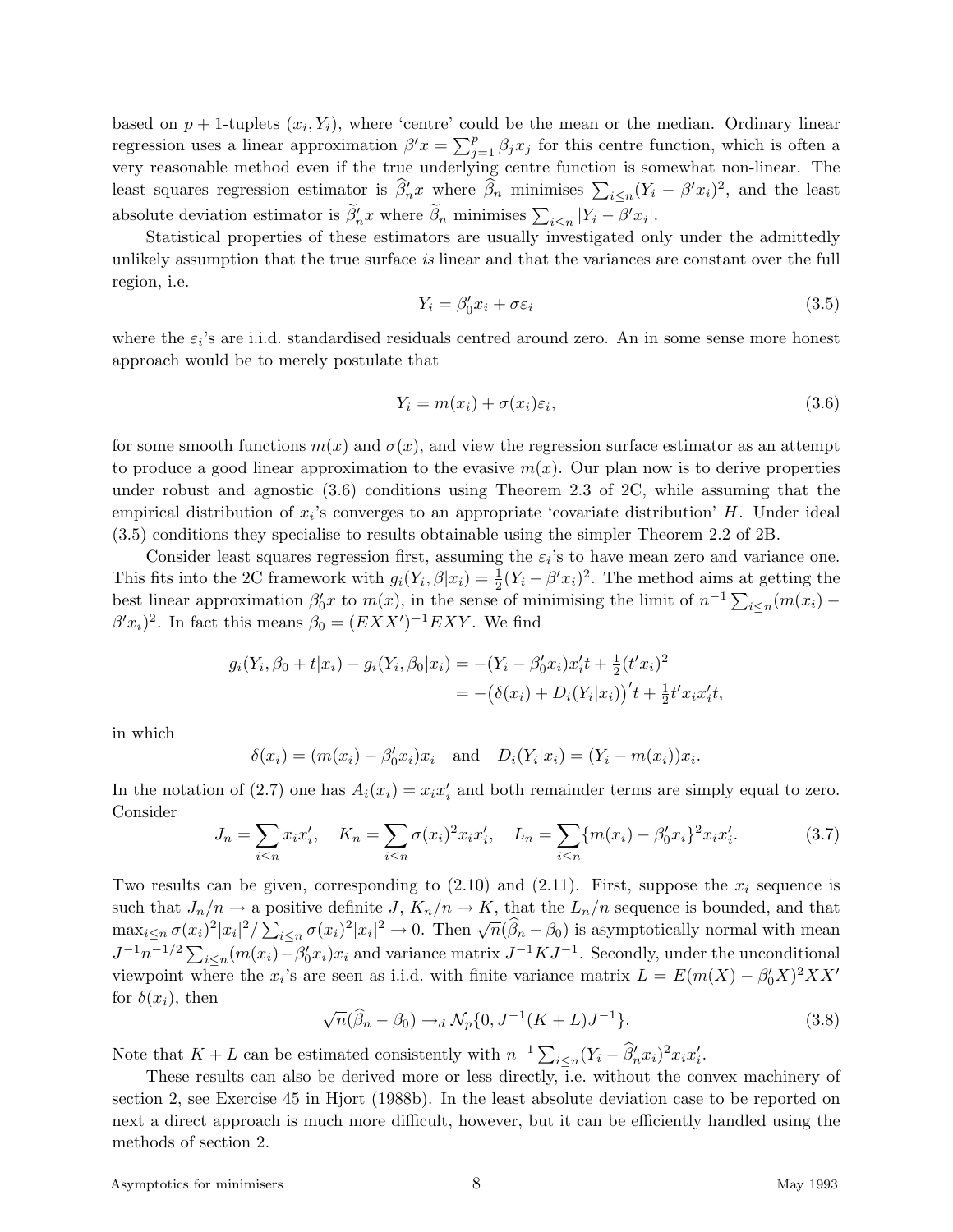For the LAD regression case, take the  $\varepsilon_i$ 's of (3.6) to have distribution F with median zero and variance one. We will assume that *F* has a density *f* which further possesses a continuous derivative *f*<sup> $\prime$ </sup>. In this case  $g_i(Y_i, \beta | x_i) = |Y_i - \beta' x_i|$ , and the method aims at getting the best approximation  $\beta'_0 x$  to  $m(x)$  in the sense of minimising the long term value of  $n^{-1} \sum_{i \leq n} E[m(x_i) - \beta' x_i + \sigma(x_i)\varepsilon_i].$ We skip the various details that have to be worked through to reach a result here. They resemble those above and arguments used in 3A. To give the result, let  $D_i(Y_i|x_i) = 1$  if  $Y_i \leq \beta'_0 x_i$  and  $-1$  if  $Y_i > \beta'_0 x_i$ , with conditional mean  $h(x_i) = 2 \Pr\{m(x_i) + \sigma(x_i)\varepsilon_i \leq \beta'_0 x_i\} - 1$ , and consider the three matrices

$$
J_n = \sum_{i \le n} 2f_i(\beta'_0 x_i - m(x_i)) x_i x'_i, \quad K_n = \sum_{i \le n} \{1 - h(x_i)^2\} x_i x'_i, \quad L_n = \sum_{i \le n} h(x_i)^2 x_i x'_i,
$$

where  $f_i(z) = f(z/\sigma(x_i))/\sigma(x_i)$  is the density of the scaled residual  $\sigma(x_i)\varepsilon_i$ . In particular  $K_n + L_n =$  $\sum_{i \leq n} x_i x'_i$ . As for the least squares case these efforts lead to a representation

$$
\sqrt{n}(\tilde{\beta}_n - \beta_0) = -(J_n/n)^{-1} \Big[ n^{-1/2} \sum_{i \le n} h(x_i) x_i + n^{-1/2} \sum_{i \le n} \{ D_i(Y_i | x_i) - h(x_i) \} x_i \Big] + \varepsilon_n. \tag{3.9}
$$

This has one implication for given *xi*-sequences and another implication for the 'overall variability'. Under some mild assumptions  $J_n/n \to J$  and  $(K_n + L_n)/n \to K + L$ , and  $\sqrt{n}(\beta_n - \beta_0) \to_d$  $\mathcal{N}_p\{0, J^{-1}(K+L)J^{-1}\}.$  The  $K+L$  matrix is estimated consistently using  $\sum_{i\leq n} x_i x'_i/n$  whereas a more complicated consistent estimate, involving smoothing and density estimtaion, can be constructed for *J*.

The special case of  $\text{med}(Y|x) = m(x) = \beta'_0 x$  has  $J_n = \sum_{i \leq n} 2f_i(0)x_i x'_i/\sigma(x_i)$ , and the perfect but perhaps unrealistic case of both a linear median and a constant variance has  $J_n^{-1}(K_n+L_n)J_n^{-1}$  ${4f(0)^2}^{-1} (\sum_{i \leq n} x_i x_i')^{-1} \sigma^2$ . This is the case considered in Pollard (1990).

Our method can also be applied to the quantile regression situation, where one aims to estimate  $m(x_0) + \sigma(x_0)F^{-1}(p)$ , for example, to construct a prediction interval for a future *Y* at a given covariate value  $x_0$ . This time one minimises  $\sum_{i \leq n} g_p(Y_i, \beta' x_i)$  with the  $g_p$  function of 3B. This gives a suitable generalisation of results reached by Bassett and Koenker (1982).

# **4. Maximum likelihood type estimation.**

4A. Log-concave densities. Suppose  $Y_1, Y_2, \ldots$  are i.i.d. from some continuous density  $f$ , and that a parametric model of the form  $f(y, \theta) = f(y, \theta_1, \dots, \theta_p)$  is employed, where the parameter space is some open and convex region. We stipulate that  $\log f(y, \theta)$  be concave in  $\theta$  in this region and shall be able to reprove familiar results on maximum likelihood (ML) and Bayes estimation, using the convexity based results of section 2, but with milder smoothness assumptions than those traditionally employed.

Note that the log-likelihood  $\sum_{i\leq n} \log f(Y_i, \theta)$  when divided by *n* tends to E log  $f(Y, \theta)$  $\int f(y) \log f(y, \theta) dy$ , for each  $\theta$ . Assume that this function has a unique global maximum at  $\theta_0$ , which is the 'agnostic parameter value' that gives best approximation according to the Kullback– Leibler distance  $\int f(y) \log\{f(y)/f(y,\theta)\} dy$  *i*from truth to approximating density. From section 2A the following result is quite immediate.

THEOREM 4.1. *Suppose*  $\log f(y, \theta_0 + t) - \log f(y, \theta_0) = D(y)^t t + R(y, t)$  *is concave in t, for a D*(*.*) *function with mean zero and finite covariance matrix K under f, and that the remainder term satisfies*

$$
E{\log f(Y, \theta_0 + t) - \log f(Y, \theta_0)} = ER(Y, t) = -\frac{1}{2}t'Jt + o(|t|^2)
$$
\n(4.1)

Hjort and Pollard 9 May 1993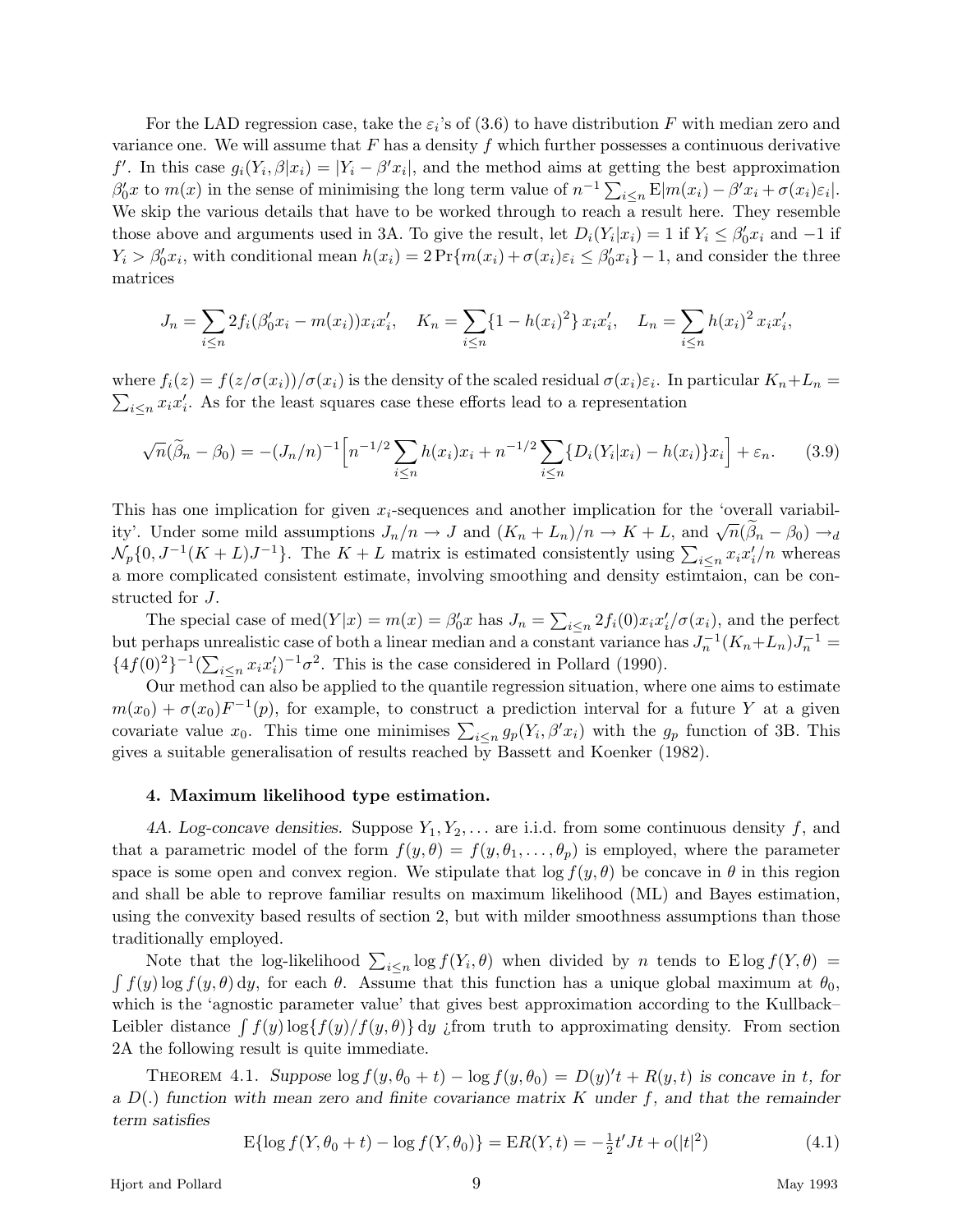*as well as*  $\text{Var } R(Y_i, t) = o(|t|^2)$ *, where J* is symmetric and positive definite. Then the maximum *likelihood estimator*  $\hat{\theta}_n$  *is*  $\sqrt{n}$ -consistent for  $\theta_0$  and

$$
\sqrt{n}(\widehat{\theta}_n - \theta_0) = J^{-1}n^{-1/2} \sum_{i \le n} D(Y_i) + o_p(1) \rightarrow_d J^{-1} \mathcal{N} \{0, K\} = \mathcal{N}_p \{0, J^{-1} K J^{-1}\}.
$$

In ordinary smooth cases one can Taylor expand and use  $D(y) = \partial \log f(y, \theta_0) / \partial \theta$  and find a remainder  $R(y, t)$  with mean  $-\frac{1}{2}t'Jt + O(|t|^3)$  and squared mean of order  $O(|t|^4)$ , involving

$$
J = -E_f \frac{\partial^2 \log f(Y_i, \theta_0)}{\partial \theta \partial \theta} \quad \text{and} \quad K = \text{VAR}_f \frac{\partial \log f(Y_i, \theta_0)}{\partial \theta}.
$$
 (4.2)

Notice that when the model happens to be perfect, as in textbooks for optimistic statisticians, then  $K = J$ , and we get the more familiar  $\mathcal{N}_p\{0, J^{-1}\}\)$  result.

EXAMPLE. In addition to the median  $M_n$  in the situation of 3A, look at the mean absolute deviation statistic  $\hat{\tau}_n = n^{-1} \sum_{i \leq n} |Y_i - M_n|$ . We will show simultaneous convergence of  $\sqrt{n}(M_n - \hat{\tau}_n)$  $\mu, \hat{\tau}_n - \tau$ , where  $\tau = E|Y_i - \mu|$ , and for this assume finite variance of the *Y*<sub>*i*</sub>'s.

This can be accomplished by considering the parametric model  $f(y, \mu, \tau) = (2\tau)^{-1} \exp\{-|y - \tau| \}$  $\mu$ / $\tau$ } for data. This model may be quite inadequate to describe the behaviour of the data sequence, but the ML estimates are nevertheless  $M_n$  and  $\hat{\tau}_n$  as above. The traditional theorems on ML behaviour require more smoothness than is present here, and indeed often require that the true *f* belongs to the model, but Theorem 4.1 can be used. This is because  $\log f(y, \mu, \tau)$  is concave in  $(\mu, 1/\tau)$ . Verifying conditions involves details similar to those in 3A, and we omit them here. The result is

$$
\begin{pmatrix} \sqrt{n}(M_n - \mu) \\ \sqrt{n}(\widehat{\tau}_n - \tau) \end{pmatrix} \rightarrow_d \mathcal{N}_2 \left\{ \begin{pmatrix} 0 \\ 0 \end{pmatrix}, \begin{pmatrix} 1/\{4f(\mu)^2\}, & \text{cov} \\ \text{cov}, & \text{Var}\,Y_i - \tau^2 \end{pmatrix} \right\}.
$$

where the covariance is  $EI\{Y_i \leq \mu\}|Y_i - \mu| - \frac{1}{2}\tau$ . Note that there is asymptotic independence if *f* is symmetric around *µ*.

*4B. Bayes and maximum likelihood estimators are asymptotically equivalent.* It is well known that Bayes and ML estimation are asymptotically equivalent procedures in regular situations. In other words, if  $θ_n^*$  is the Bayes estimator under some prior  $π(θ)$ , then  $\sqrt{n}(\theta_n^* - \theta_0)$  has the same limit distribution as  $\sqrt{n}(\hat{\theta}_n - \theta_0)$ . The standard proofs of this fact involve many technicalities, and furthermore are typically restricted to calculations under the assumption that the underlying  $f(y, \theta_0)$  model is exactly correct, see e.g. Lehmann (1983, chapter 6.7). Below follows a reasonably quick proof of this fact, and it is reassuring that the result is valid also outside model circumstances.

Let  $\pi(\theta)$  be a prior density, assumed continuous at  $\theta_0$  and satisfying the growth constraint

$$
\pi(\theta) \le C_1 \exp(C_2|\theta|) \quad \text{for all } \theta,
$$

where  $C_1$  and  $C_2$  are positive constants. The posterior density is proportional to  $L_n(\theta)\pi(\theta)$ , where  $L_n(\theta) = \prod_{i \leq n} f(Y_i, \theta)$  is the likelihood. The Bayes estimator  $\theta_n^*$  (under quadratic loss) is the posterior mean. Note that improper priors are accepted too.

We shall make use of the following dominated convergence fact, which is a special case of Lemma A3 in the appendix. Suppose  $\{G_n(s,\omega)\}\$ is a sequence of random functions (assumed jointly measurable) such that  $G_n(s, \omega) \to G(s)$  in probability, for each *s*. Suppose  $H(s)$  is an integrable function for which the set  $\{\omega: |G_n(s, \omega)| \leq H(s)$  for all  $s\}$  has probability tending to one. Then  $\int G_n(s, \omega) ds \to \int G(s) ds$  in probability. (Apply Lemma A3 with  $X_n$  equal to  $G_n$ restricted to the set where  $G_n \leq H$ .)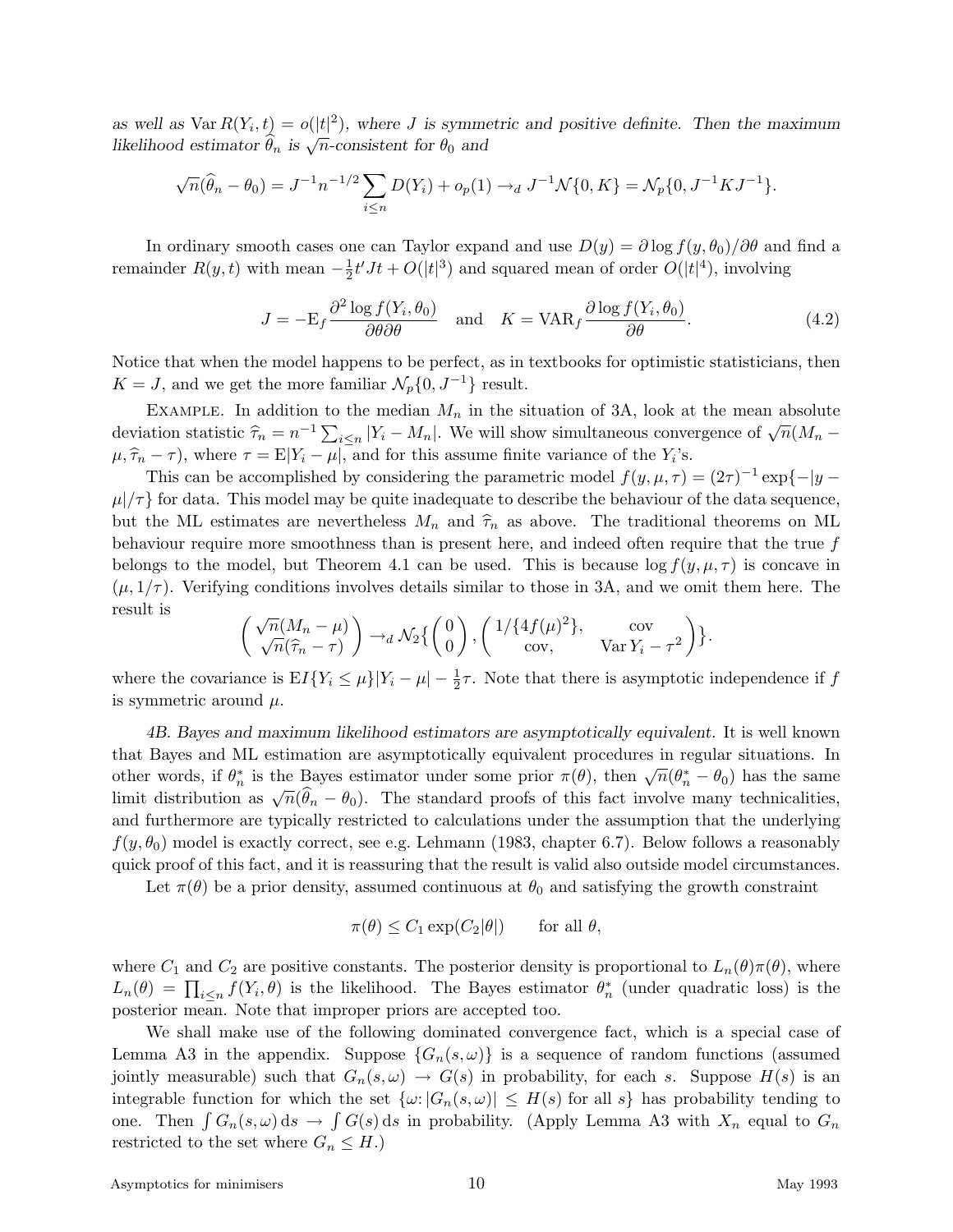THEOREM 4.2. *Under the conditions of Theorem 4.1, the MLE* estimator  $\widehat{\theta}_n$  and the posterior *mean*  $\theta_n^*$  are asymptotically equivalent, in the sense that  $\sqrt{n}(\theta_n^* - \hat{\theta}_n) \rightarrow_p 0$ .

PROOF: Define the random convex function  $A_n(s)$  by

$$
\exp(-A_n(s)) = L_n(\widehat{\theta}_n + s/\sqrt{n})/L_n(\widehat{\theta}_n).
$$

By definition of the ML estimator,  $A_n$  achieves its minimum value of zero at  $s = 0$ . By the change of variables  $\theta = \hat{\theta}_n + s/\sqrt{n}$  we find

$$
\theta_n^* = \frac{\int \theta L_n(\theta) \pi(\theta) \, d\theta}{\int L_n(\theta) \pi(\theta) \, d\theta} = \hat{\theta}_n + \frac{1}{\sqrt{n}} \frac{\int s \exp(-A_n(s)) \pi(\hat{\theta}_n + s/\sqrt{n}) \exp(-C_2|\hat{\theta}_n|) \, ds}{\int \exp(-A_n(s)) \pi(\hat{\theta}_n + s/\sqrt{n}) \exp(-C_2|\hat{\theta}_n|) \, ds}.
$$

The random function  $A_n$  converges in probability uniformly on compact sets to  $\frac{1}{2}s'Js$ . Define  $\gamma_n = \inf_{|t|=1} A_n(t)$ . It converges in probability to  $\gamma_0 = \inf_{|t|=1} \frac{1}{2} t' J t > 0$ . Argue as in Lemma 2 to show that  $A_n(s) \geq \gamma_n |s|$  for  $|s| > 1$ . The domination condition needed for the fact noted above holds in both numerator and denominator with

$$
H(s) = \begin{cases} 2C_1 & \text{if } |s| \le 1, \\ C_1|s| \exp(-\frac{1}{2}\gamma_0|s|) & \text{if } |s| > 1. \end{cases}
$$

The ratio of integrals converges in probability to

$$
\frac{\int s \exp(-\frac{1}{2}s'Js)\,\pi(\theta_0)\exp(-C_2|\theta_0|)\,\mathrm{d}s}{\int \exp(-\frac{1}{2}s'Js)\,\pi(\theta_0)\exp(-C_2|\theta_0|)\,\mathrm{d}s} = 0.
$$

The result follows.

**5.** Logistic regression. Suppose that  $p + 1$ -tuplets  $(x_i, Y_i)$  are observed, where  $x_i =$  $(x_{i,1},...,x_{i,p})'$  is a covariate vector 'explaining' the binomial outcome  $Y_i$ . The logistic regression model postulates that the *Yi*'s are independent with

$$
\Pr\{Y_i = 1 | x_i\} = q(x_i, \beta) = \frac{\exp(\beta' x_i)}{1 + \exp(\beta' x_i)} \quad \text{for some } \beta = \beta_0,
$$
\n
$$
(5.1)
$$

and the ML estimator  $\widehat{\beta}_n = (\widehat{\beta}_{n,1}, \ldots, \widehat{\beta}_{n,p})'$  maximises the log-likelihood function

$$
\sum_{i \le n} [Y_i \log q(x_i, \beta) + (1 - Y_i) \log \{1 - q(x_i, \beta)\}] = \sum_{i \le n} [Y_i \beta' x_i - \log \{1 + \exp(\beta' x_i)\}].
$$

Of course the asymptotic normality of this estimator is well known and widely used, but precise sufficient conditions are not easy to find in the literature.

We will soon arrive at such, employing results of 2B, which are applicable since the summands above are concave in  $\beta$ . As a preparatory exercise we mark down the following little expansion, which holds for all *u* and  $u + h$ , in terms of  $\pi(u) = \exp(u)/\{1 + \exp(u)\}$ :

$$
\log \frac{1 + \exp(u+h)}{1 + \exp(u)} = \pi(u)h + \frac{1}{2}\pi(u)\{1 - \pi(u)\}h^2 + \frac{1}{6}\pi(u)\{1 - \pi(u)\}\gamma(u,h)h^3,\tag{5.2}
$$

where  $|\gamma(u, h)| \leq \exp(|h|)$ . This is proved from the exact third order Taylor expansion expression, with third term equal to  $\frac{1}{6}\pi(u')\{1 - \pi(u')\}\{1 - 2\pi(u')\}h^3$ , for appropriate *u'* between *u* and  $u + h$ .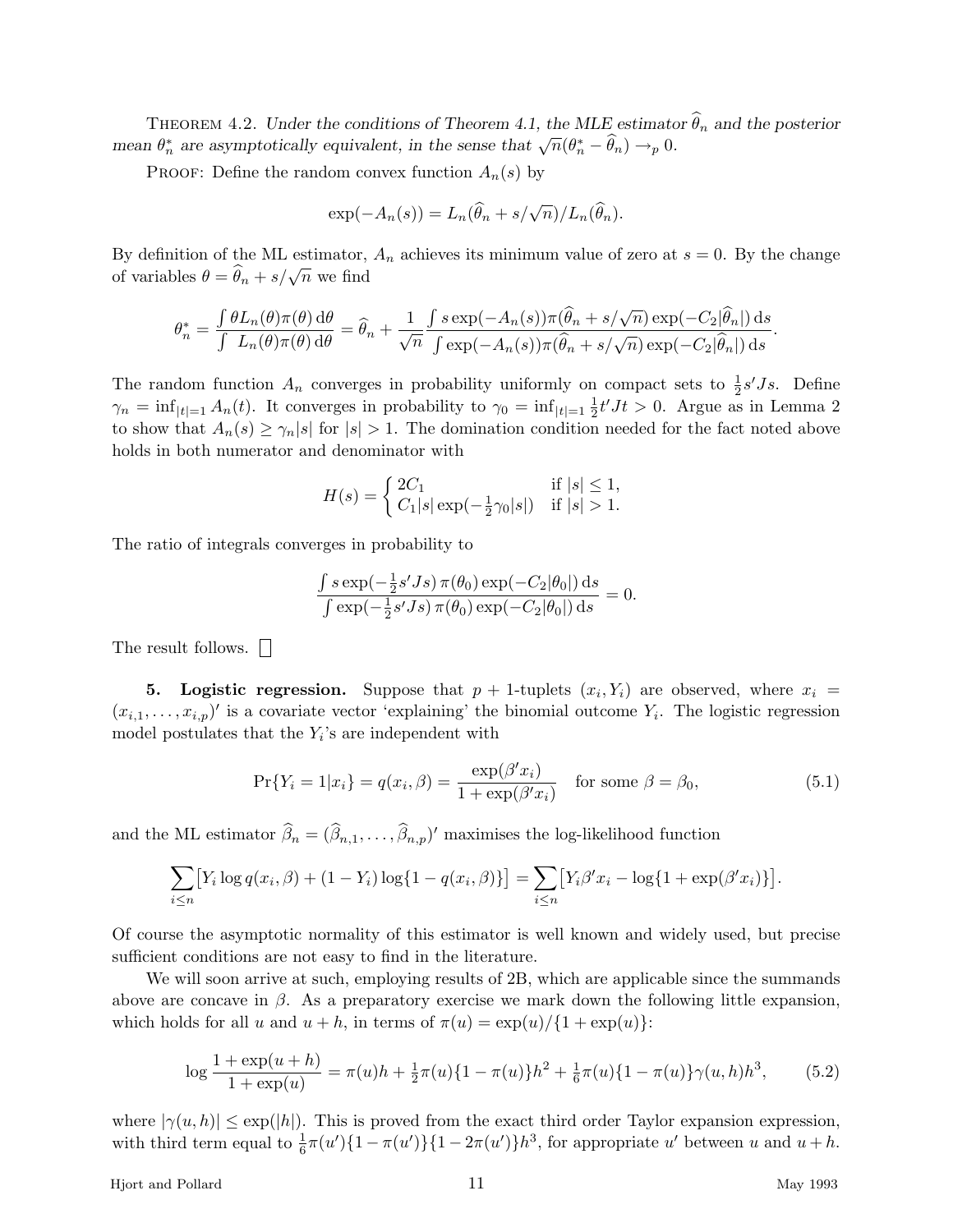Some analysis reveals that  $\pi(u')\{1-\pi(u')\} \leq \exp(|h|)\pi(u)\{1-\pi(u)\}$ , regardless of *u* and *h*. This is in fact quite similar to what results from using Lemma A2 in the appendix, but the bound on the remainder obtained here suits the problem better.

*5A. Under model conditions.* In the spirit of our two aims, laid out in the Introduction, we will first give a simpler result with a 'pedagogical proof', and then sharpen the tools to reach a second result with minimal regularity conditions. Under model conditions (5.1), write for convenience  $q_i = q(x_i, \beta_0)$ , and let  $J_n = \sum_{i \le n} q_i(1 - q_i)x_i x_i'$  be the information matrix.

THEOREM 5.1. Assume that  $\mu_n = \max_{i \leq n} |x_i| / \sqrt{n} \to 0$  and that  $J_n/n \to J$ . Then, under *model conditions (5.1),*  $\sqrt{n}(\hat{\beta}_n - \beta_0) \rightarrow_d \mathcal{N}_p\{0, J^{-1}\}.$ 

PROOF: We will use Theorem 2.2 with  $g_i(y_i, \beta) = \log f_i(y_i, \beta) = y_i \beta' x_i - \log \{1 + \exp(\beta' x_i)\}.$ The expansion noted above yields

$$
\log \frac{f_i(y_i, \beta_0 + t)}{f_i(y_i, \beta_0)} = y_i t' x_i - [\log\{1 + \exp(\beta'_0 x_i + t' x_i)\} - \log\{1 + \exp(\beta'_0 x_i)\}]
$$
  
=  $(y_i - q_i)x'_i t - \frac{1}{2} q_i (1 - q_i) (t' x_i)^2 - \frac{1}{6} q_i (1 - q_i) \gamma_i (t) (t' x_i)^3$   
=  $D_i(y_i)' t - R_i(y_i, t).$ 

Here  $D_i(y_i) = (y_i - q_i)x_i$  and  $R_i(y_i, t) = \frac{1}{2}t'q_i(1 - q_i)x_ix_i't + v_{i,0}(t)$ , where  $|\gamma_i(t)| \le \exp(|t'x_i|)$  in the expression for  $v_{i,0}(t)$ . Note that  $J_n = K_n$ , in the notation of Theorem 2.2, and that  $R_i(Y_i, t)$  has zero variance, so what we have to prove is (i) that  $\sum_{i \leq n} v_{i,0}(s/\sqrt{n}) \to 0$ , (ii) that the Lindeberg conditions are satisfied for  $\sum_{i \leq n} n^{-1/2} (Y_i - q_i)x_i$ . But

$$
\left| \sum_{i \le n} v_{i,0}(s/\sqrt{n}) \right| \le \sum_{i \le n} \frac{1}{6} q_i (1 - q_i) \exp(|s'x_i/\sqrt{n}|) |s'x_i/\sqrt{n}|^3
$$
  

$$
\le \sum_{i \le n} \frac{1}{6} q_i (1 - q_i) \exp(|s|\mu_n) (s'x_i x_i' s/n) |s|\mu_n
$$
  

$$
= \frac{1}{6} |s|\mu_n \exp(|s|\mu_n) s'(J_n/n) s,
$$

which goes to zero. And the Lindeberg condition is that for each  $s$  and  $\delta$ 

$$
\sum_{i \le n} E_n^{-1} (Y_i - q_i)^2 (s'x_i)^2 I\{ |(Y_i - q_i)s'x_i/\sqrt{n}| \ge \delta \} \to 0,
$$

and this sum is bounded by  $s'(J_n/n)s I\{|s|\mu_n \geq \delta\}$ . This ends the proof.

If the  $x_i$ 's are i.i.d. from some covariate distribution *H*, then  $\mu_n \to 0$  a.s. exactly when the components of  $x_i$  have finite second moment. This also secures convergence of  $J_n/n$  to  $J =$  $\int q(x,\beta_0)\{1-q(x,\beta_0)\}\,xx' H(\mathrm{d}x).$ 

Our second and sharper theorem is proved next, by squeezing more out of the bound of the  $v_{i,0}(t)$  remainder and more out of the Lindeberg condition.

THEOREM 5.2. Assume that the  $\lambda_n = \max_{i \leq n} |J_n^{-1/2} x_i|$  sequence is bounded, and that

$$
N_n(\delta) = \sum_{i \le n} q_i (1 - q_i) x_i' J_n^{-1} x_i I\{|J_n^{-1/2} x_i| \ge \delta\} \to 0 \quad \text{for each positive } \delta.
$$
 (5.3)

*Then, under model conditions (5.1),*  $J_n^{1/2}(\hat{\beta}_n - \beta_0) \rightarrow_d \mathcal{N}_p\{0, I_p\}$ .

Asymptotics for minimisers 12 and 1993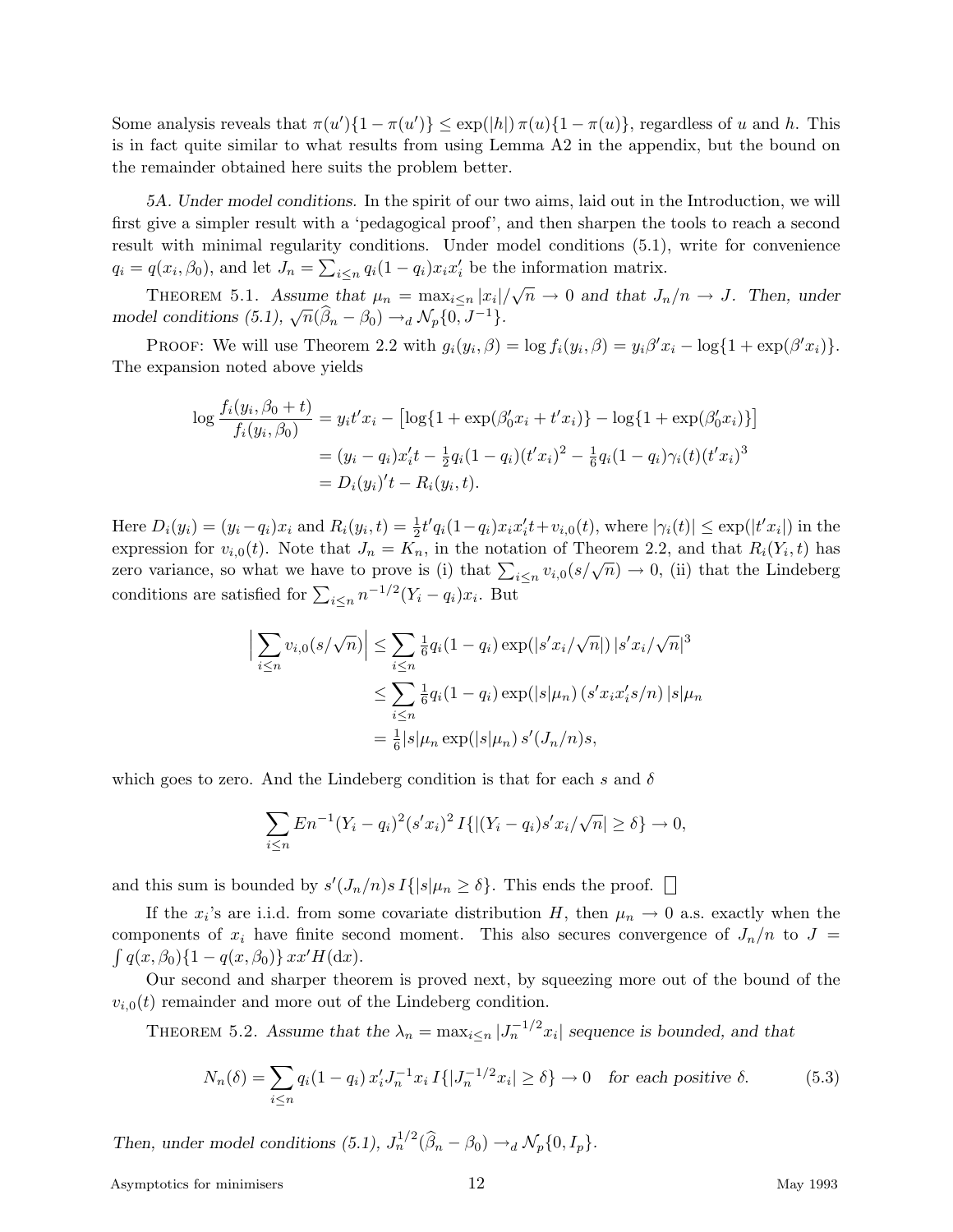PROOF: We consider the random convex function  $\sum_{i \leq n} {\log f_i(Y_i, \beta_0 + J_n^{-1/2} s) - \log f_i(Y_i, \beta_0)}$ , which upon using the expansion again can be rearranged as  $U_n's - \frac{1}{2}s's - r_n(s)$ , where  $U_n =$  $J_n^{-1/2} \sum_{i \leq n} (Y_i - q_i)x_i$  and  $r_n(s) = \sum_{i \leq n} \frac{1}{6} q_i (1 - q_i) \gamma_i (s' J_n^{-1/2} x_i) (s' J_n^{-1/2} x_i)^3$ . We are to prove (i) that  $r_n(s) \to 0$ , and (ii) that  $U_n \to d \mathcal{N}_p\{0, I_p\}.$ 

At this stage we call on appendix A1 where it is shown that (5.3) is a sufficient and actually also a necessary condition (ii) to hold. And  $|r_n(s)|$  is bounded by  $\sum_{i \leq n} \frac{1}{6} q_i (1 - q_i) \exp(|s' J_n^{-1/2} x_i|) |s'$  $J_n^{-1/2}x_i|^3$ . We split this sum into  $|J_n^{-1/2}x_i| < \delta$  summands and  $|J_n^{-1/2}x_i| \geq \delta$  summands. The first sum is bounded by  $\frac{1}{6}|s|^3\delta \exp(|s|\delta)$ , and the second is bounded by  $\frac{1}{6}|s|^3\lambda_n \exp(|s|\lambda_n) N_n(\delta)$ . Letting  $n \to \infty$  and  $\delta \to 0$  afterwards shows that indeed  $r_n(s) \to 0$ .

It is worth noting that the  $N_n(\delta) \to 0$  condition in the theorem serves two purposes: forcing an analytic remainder term towards zero, and securing uniform neglibility of individual terms in the large-sample distribution of  $J_n^{-1/2} \sum_{i \le n} D_i(Y_i)$ , i.e. a normal limit. Note also that  $\lambda_n \to 0$ suffices for the conclusion to hold, since  $N_n(\delta) \leq p\lambda_n/\delta$ .

*5B. Outside model conditions.* Let us next depart from the strict model assumption (5.1), which in most cases merely is intended to provide a reasonable approximation to some more complicated reality, and stipulate only that  $Pr{Y = 1|x} = q(x)$  for some true, underlying  $q(x)$  function. Fitting the logistic regression equation makes sense still, and turns out to aim at achieving the best approximation  $q(x, \beta)$  to the true  $q(x)$ , in a sense made precise as follows. Let

$$
\Delta_x[q(x), q(x, \beta)] = q(x) \log \frac{q(x)}{q(x, \beta)} + \{1 - q(x)\} \log \frac{1 - q(x)}{1 - q(x, \beta)}
$$

be the Kullback–Leibler distance from true binomial  $(1, q(x))$  to modelled binomial  $(1, q(x, \beta))$ , and let  $\Delta[q(.), q(.), \beta] = \int \Delta_x[q(x), q(x, \beta)] H(dx)$  be the weighted distance between the true probability curve to the modelled probability curve, in which *H* again is the 'covariate distribution' for *x*'s, as discussed in 2C. The following can now be proved using methods of 2C: ML estimation is  $\sqrt{n}$ -consistent for the value  $\beta_0$  that minimises the weighted Kullback–Leibler distance  $\Delta$ , and  $\sqrt{n}(\hat{\beta}_n - \beta_0) \rightarrow_d \mathcal{N}_d\{0, J^{-1}KJ^{-1}\},$  provided the two matrices

$$
J = EXX'q(X, \beta_0)\{1 - q(X, \beta_0)\} = \int xx' q(x, \beta_0)\{1 - q(x, \beta_0)\} H(dx),
$$
  

$$
K = EXX'\{Y - q(X, \beta_0)\}^2 = \int xx'\big[q(x)\{1 - q(x)\} + \{q(x) - q(x, \beta_0)\}^2\big] H(dx)
$$

are finite. This result was also obtained in Hjort (1988a), where various implications for statistical inference also are discussed.

**6. Cox regression.** In this section new proofs are presented for the consistency and asymptotic normality of the usual estimators in Cox's famous semiparametric regression model for survival analysis data. The parametric Cox regression model is somewhat simpler, and is treated in 7A below. The regularity requirements we need turn out in both cases to be weaker than those earlier presented in the literature.

The most complete results and proofs in the literature for the basic large-sample properties of the estimators in this model are perhaps those of Andersen and Gill (1982) and Hjort (1992). Andersen and Gill obtain results under the conditions of the model, and with regularity conditions quite weaker than earlier i.i.d. type assumptions, whereas Hjort explores the large-sample behaviour also outside the conditions of the model. For a history of the Cox model and the various approaches to reach asymptotics results, see Andersen, Borgan, Gill & Keiding (1992, chapter VII).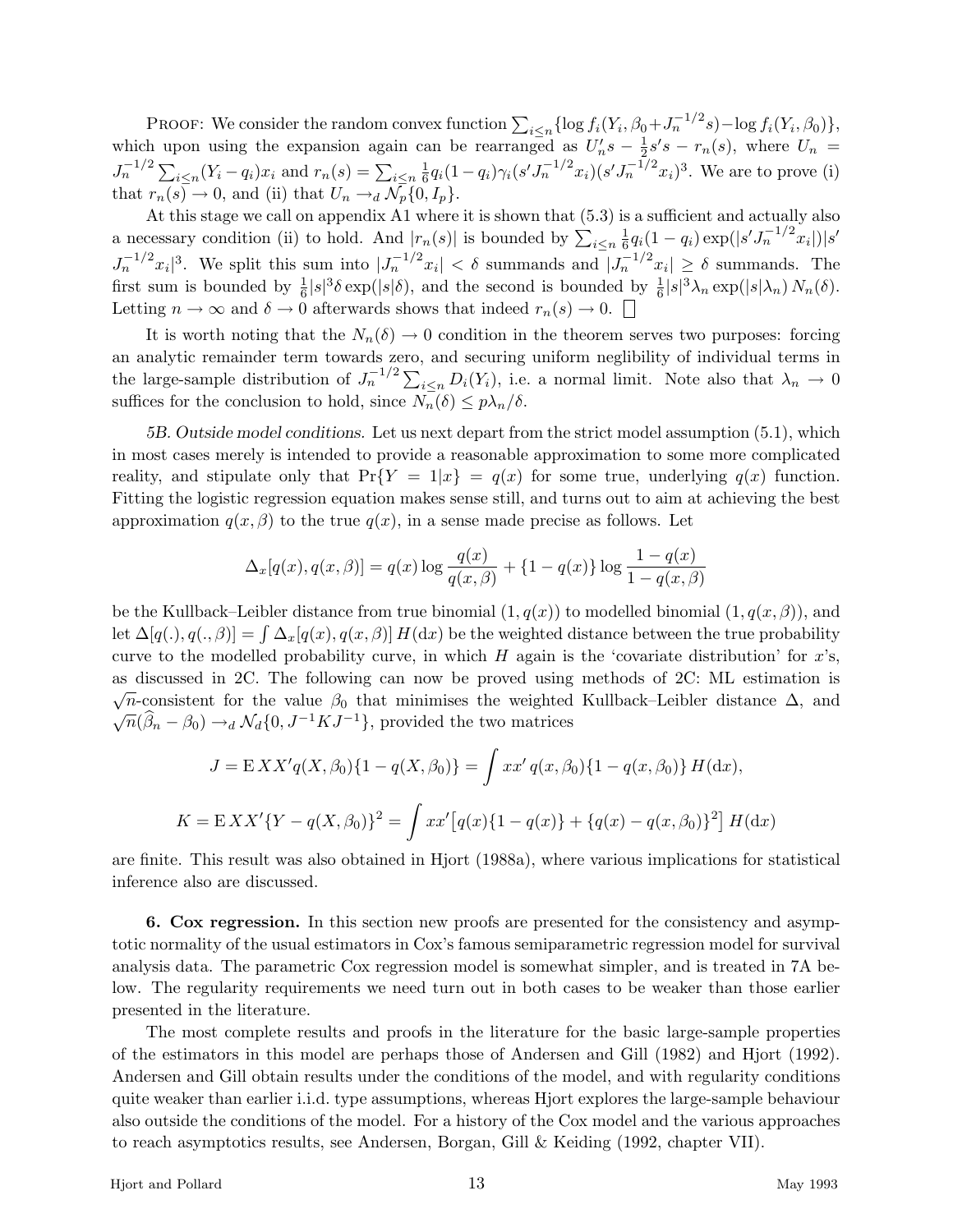Our present intention is to provide yet another proof, which in several ways is simpler and requires less involvement with the martingale techniques than the one of Andersen and Gill. As in the previous section we choose to present two theorems, reflecting our two aims explained in section 1. The first holds when the covariates are bounded, in which case the proof is quite transparent, and extra regularity conditions can be kept quite minimal. The second version is more sophisticated in that it tolerates unbounded covariates and weakens regularity conditions further.

The usual Cox regression model for possibly censored lifetimes with covariate information is as follows: The individuals have independent lifetimes  $T_1^0, \ldots, T_n^0$ , and the *i*-th has hazard rate

$$
\lambda_i(s) = \lambda(s) \exp(\beta' z_i(s)) = \lambda(s) \exp(\beta_1 z_{i,1}(s) + \cdots \beta_p z_{i,p}(s)),\tag{6.1}
$$

depending on that person's covariate vector  $z_i(s)$ , and involving some unspecified basis hazard rate  $\lambda(s)$ . As indicated the covariates are allowed to depend on time *s*, and they can be random processes, as long as they are previsible;  $z_i(s)$  should only depend on information available at time *s*− (for a full discussion of previsibility, or predictability, see Andersen et al. (1992, p. 65–66)). There is a possibly interfering censoring time  $C_i$  leaving just  $T_i = \min\{T_i^0, C_i\}$  and  $\delta_i = I\{T_i^0 \le C_i\}$  to the statistician. Consider the at risk indicator function  $Y_i(s) = I\{T_i \geq s\}$ , which is left continuous and hence previsible, and the counting process  $N_i$  with mass  $\delta_i$  at  $T_i$ , i.e.  $dN_i(s) = I\{T_i \in [s, s+ds], \delta_i = I\{T_i\}$ 1}. The log partial likelihood can then be written

$$
G_n(\beta) = \sum_{i \le n} \int_0^L \left\{ \beta' z_i(s) - \log R_n(s, \beta) \right\} dN_i(s),\tag{6.2}
$$

featuring the empirical relative risk function  $R_n(s, \beta) = \sum_{i \leq n} Y_i(s) \exp(\beta' z_i(s))$ ; see for example Andersen et al. (1992, chapter VII). It is assumed that data are collected on the finite time interval [0, L] only. The Cox estimator is the value  $\hat{\beta}_n$  that maximises the partial likelihood.

Lemma A2 of the appendix allows us an expansion for  $\log R_n(s, \beta_0+x)$ , using  $w_i = Y_i(s) \exp(\beta_0')$  $z_i(s)$  and  $a_i = z_i(s)$ '*x*. The result is

$$
\log R_n(s, \beta_0 + x) - \log R_n(s, \beta_0) = \bar{z}_n(s)'x + \frac{1}{2}x'V_n(s)x + v_n(x, s),
$$
\n(6.3)

where

$$
\bar{z}_n(s) = \sum_{i \le n} p_{n,i}(s) z_i(s) \text{ and } V_n(s) = \sum_{i \le n} p_{n,i}(s) (z_i(s) - \bar{z}_n(s)) (z_i(s) - \bar{z}_n(s))', \quad (6.4)
$$

and  $p_{n,i}(s) = Y_i(s) \exp(\beta_0^{\prime} z_i(s)) / R_n(s, \beta_0)$ . A bound for the remainder term in (6.3) is  $|v_n(x, s)| \le$  $\frac{4}{3}$  max<sub>*i* $\leq n$ </sub>  $|(z_i(s) - \bar{z}_n(s))'x|^3$ . Observe that  $\bar{z}_n(s)$  and  $V_n(s)$  can be interpreted as the mean value and the variance matrix for  $z_i(s)$ , where this covariate vector is randomly selected among those at risk at time *s* with probabilities proportional to the relative risks  $\exp(\beta'_0 z_i(s))$ .

All this leaves us suitably prepared for a theorem.

Theorem 6.1. *Assume that the hazard rate for the i'th individual follows the Cox model*  $(6.1)$  with a true parameter  $\beta_0$  and a continuous positive basis hazard  $\lambda(s)$ , and that the covariate *processes zi*(*s*) *are previsible and uniformly bounded. Assume that*

$$
J_n(s) = n^{-1} \sum_{i \le n} Y_i(s) \exp(\beta'_0 z_i(s)) (z_i(s) - \bar{z}_n(s)) (z_i(s) - \bar{z}_n(s))' \to_p J(s)
$$
(6.5)

Asymptotics for minimisers and 14 May 1993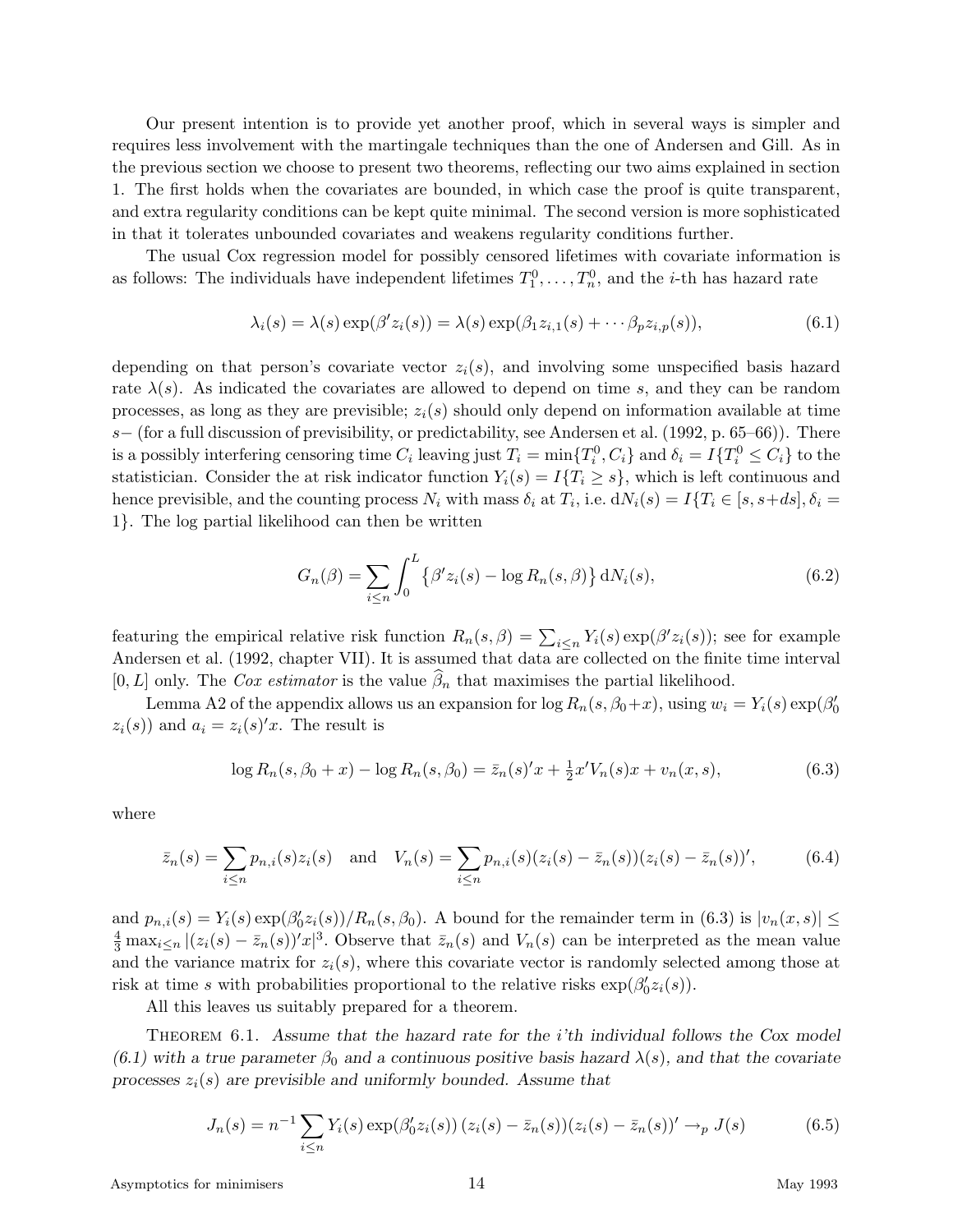for almost all s in [0, L] and that  $J = \int_0^L J(s)\lambda(s) ds$  is positive definite. Then  $\hat{\beta}_n$  is  $\sqrt{n}$ -consistent *for*  $\beta_0$  *and*  $\sqrt{n}(\widehat{\beta}_n - \beta_0) \rightarrow_d \mathcal{N}_p\{0, J^{-1}\}.$ 

PROOF: As a simple consequence of earlier efforts we have

$$
G_n^*(x) = G_n(\beta_0 + x/\sqrt{n}) - G_n(\beta_0)
$$
  
= 
$$
\sum_{i \le n} \int_0^L \left[ n^{-1/2} (z_i(s) - \bar{z}_n(s))'x - \frac{1}{2}n^{-1}x'V_n(s)x - v_n(x/\sqrt{n}, s) \right] dN_i(s)
$$
 (6.6)  
= 
$$
U'_n x - \frac{1}{2}x'J_n^* x - r_n(x),
$$

where we write

$$
U_n = n^{-1/2} \sum_{i \le n} \int_0^L (z_i(s) - \bar{z}_n(s)) dN_i(s) \text{ and } J_n^* = n^{-1} \int_0^L V_n(s) d\bar{N}_n(s), \quad (6.7)
$$

using  $\bar{N}_n(.) = \sum_{i \leq n} N_i(.)$  to denote the aggregated counting process for the data. The designated remainder term is  $r_n(x) = \int_0^L v_n(x/\sqrt{n}, s) d\bar{N}_n(s)$ , which goes to zero, since it is bounded by  $\int_0^L$  $\frac{4}{3}(2K)^3|x|^3/n^{3/2} d\bar{N}_n(s)$ , which is  $O(n^{-1/2})$ . The *K* here is the absolute bound on the covariates. That the (6.6) function is concave in *x* is clear from the convexity of log  $R_n(s, \beta)$  in  $\beta$ . By the basic method of section 1 it only remains to show (i) that  $J_n^* \to_p J$  and (ii) that  $U_n \to_d \mathcal{N}_p\{0, J\}$ .

At this stage we need some of the easier bits of the martingale representation and convergence theory for counting processes, but manage to avoid needing some of the more sophisticated inequalities and technicalities that have invariably been present in earlier rigorous proofs, like in Andersen and Gill (1982). The counting process  $N_i$  has compensator process  $A_i(t)$  =  $\int_0^t Y_i(s) \exp(\beta'_0 z_i(s)) d\Lambda(s)$ , writing  $d\Lambda(s) = \lambda(s) ds$ . This means that  $M_i(t) = N_i(t) - A_i(t)$  is a zero mean martingale, with increments  $dM_i(s) = dN_i(s) - Y_i(s) \exp(\beta'_0 z_i(s)) d\Lambda(s)$ . One can show that  $M_i(t)^2 - A_i(t)$  as well as  $M_i(t)M_i(t)$  are martingales too, when  $i \neq j$ , which in martingale theory parlance means that  $M_i$  has variance process  $\langle M_i, M_i \rangle(t) = A_i(t)$  and that they are orthogonal, i.e.  $\langle M_i, M_j \rangle = 0$ . See Andersen et al. (1992, chapter II), for example. Inserting  $dN_i(s) = dM_i(s) + dA_i(s)$  in (6.7) leads to

$$
J_n^* = \int_0^L J_n(s) \, d\Lambda(s) + n^{-1} \sum_{i \le n} \int_0^L V_n(s) \, dM_i(s) \tag{6.8}
$$

and

$$
U_n = n^{-1/2} \sum_{i \le n} \int_0^L (z_i(s) - \bar{z}_n(s)) \, dM_i(s), \tag{6.9}
$$

in that two other terms cancel.

We are now in a position to prove (i) and (ii). Note that the first term of (6.8) goes to *J* in probability by boundedness of the integrand and Lemma A3 in the appendix. The second term is  $O_p(n^{-1/2})$ , which can be seen using boundedness of covariates in conjunction with the result

$$
\mathcal{E}\left\{\int_0^L \sum_{i\leq n} H_i(s) dM_i(s)\right\}^2 = \mathcal{E}\sum_{i\leq n} \int_0^L H_i(s)^2 d\langle M_i, M_i\rangle(s),
$$

valid for previsible random functions  $H_i$ . This proves (i). To prove convergence in distribution of  $U_n$  we essentially use the version of Rebolledo's martingale central limit theorem given in Andersen and Gill (1982, appendix I). Its variance process converges properly,

$$
\langle U_n, U_n \rangle (L) = n^{-1} \sum_{i \leq n} \int_0^L (z_i(s) - \bar{z}_n(s))(z_i(s) - \bar{z}_n(s))' d\langle M_i, M_i \rangle (s) = \int_0^L J_n(s) d\Lambda(s) \to_p J,
$$

Hjort and Pollard 15 May 1993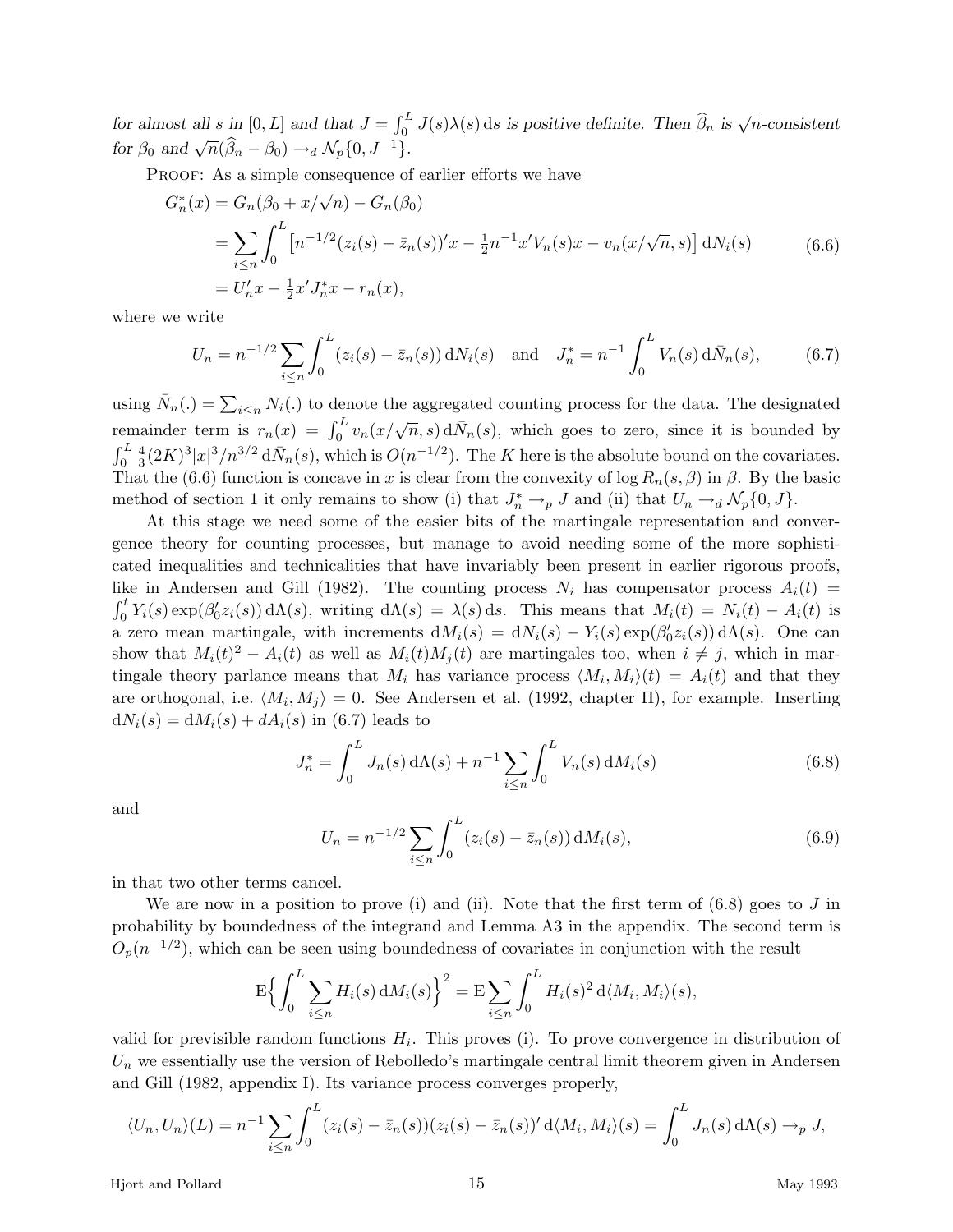and the necessary Lindeberg type condition is also satisfied:

$$
n^{-1} \sum_{i \le n} \int_0^L |z_i(s) - \bar{z}_n(s)|^2 I\{n^{-1/2} |z_i(s) - \bar{z}_n(s)| \ge \varepsilon\} Y_i(s) \exp(\beta_0' z_i(s)) d\Lambda(s) \to_p 0 \qquad (6.10)
$$

since the indicator function ends up being zero for all large *n*.

Next we present a stronger theorem with weaker conditions imposed. The proof is basically the same as for the previous result, but more is squeezed out of bounds for remainder terms and out of conditions for the martingale convergence to hold.

THEOREM 6.2. Assume that the hazard rate for the *i*'th individual follows the Cox model (6.1) with a true parameter  $\beta_0$  and a continuous positive basis hazard  $\lambda(s)$ . Assume that  $J_n(s)$ *goes to some J*(*s*) *in probability for almost all <i>s*, as in (6.5), and that  $\int_0^L J_n(s)\lambda(s) ds \to_p J =$ <br> $\int_a^L J(s)\lambda(s) ds$ , a positive definite matrix. Suppose finally that  $\int_0^L J(s)\lambda(s) ds$ , a positive definite matrix. Suppose finally that

$$
\mu_n(s) = n^{-1/2} \max_{i \le n} |z_i(s) - \bar{z}_n(s)| \to_p 0 \quad \text{for almost each } s \tag{6.11}
$$

*and that*  $\max_{s \leq L} \mu_n(s)$  *is stochastically bounded. Then again*  $\sqrt{n}(\hat{\beta}_n - \beta_0) \rightarrow_d \mathcal{N}_p\{0, J^{-1}\}.$ 

PROOF: (6.6) and (6.7) still hold, and we plan to demonstrate (i)  $r_n(x) \to_p 0$ , (ii)  $J_n^* \to_p J$ , and (iii)  $U_n \rightarrow_d \mathcal{N}_p\{0, J\}.$ 

(i) is proved by using the tighter bound for  $v_n(x, s)$  of (6.3) available by employing Lemma A2, namely  $\frac{2}{3}g(\max_{i\leq n} |(z_i(s)-\bar{z}_n(s))'x|) x'V_n(s)x$ , for  $g(u) = u \exp(2u + 4u^2)$ . This leads to

$$
|r_n(x)| \leq \int_0^L \frac{2}{3} g(\mu_n(s)|x|) x' V_n(s) x d\overline{N}_n(s)/n.
$$

Split this into two terms, using  $d\bar{N}_n(s) = R_n(s, \beta_0) d\Lambda(s) + \sum_{i \leq n} dM_i(s)$ . The first of the resulting terms goes to zero in probability by assumptions on  $J_n(s)$  and dominated convergence (appendix A3), and the other term is of smaller stochastic order. Secondly (ii) follows as in the previous proof, since the second term of (6.8) vanishes in probability, by variations of the same arguments. Finally two ingredients are needed to secure (iii). The first is  $\langle U_n, U_n \rangle (L) \to_p J$ , which holds by assumptions as in the previous proof. The second is a more elaborate demonstration of the Lindeberg type condition (6.10), now accomplished by bounding it with

$$
\int_0^L \text{Tr}(J_n(s)) I\{\mu_n(s) \geq \varepsilon\} d\Lambda(s),
$$

which goes to zero in probability by dominated convergence (the integrand goes pointwise to zero in probability and is dominated by  $Tr(J_n(s))$ , see appendix A3 again).

And all this combined with the Basic Corollary triumphantly implies that the argmax of the (6.6) function, which is  $\sqrt{n}(\hat{\beta}_n - \beta_0)$ , is only  $o_p(1)$  away from the argmax of  $U'_nx - \frac{1}{2}x'Jx$ , which is  $J^{-1}U_n$ . This proves consistency and asymptotic normality.  $\Box$ 

REMARKS. (i) Usually one would have  $V_n(s) \to_p V(s)$  and  $n^{-1}R_n(s, \beta_0) \to_p R(s, \beta_0)$ , say, so that  $J_n(s) = V_n(s)R_n(s,\beta_0)/n \rightarrow_p J(s) = V(s)R(s,\beta_0)$ ; in particular  $J = \int_0^L V(s)R(s,\beta_0) d\Lambda(s)$ in such cases, and this is the expression typically encountered for the inverse covariance matrix. (ii) The Andersen and Gill regularity requirements include rather strong uniform convergence statements, in both time *s* and  $\beta$  near  $\beta_0$ . In the development above this would mean requiring

$$
\sup_{s\in[0,L]}\sup_{\beta\in U(\beta_0)}\left|n^{-1}\sum_{i\leq n}Y_i(s)z_i(s)z_i(s)'\exp(\beta'z_i(s))-J(s,\beta)\right|\to_p 0,
$$

Asymptotics for minimisers 16 and 16 May 1993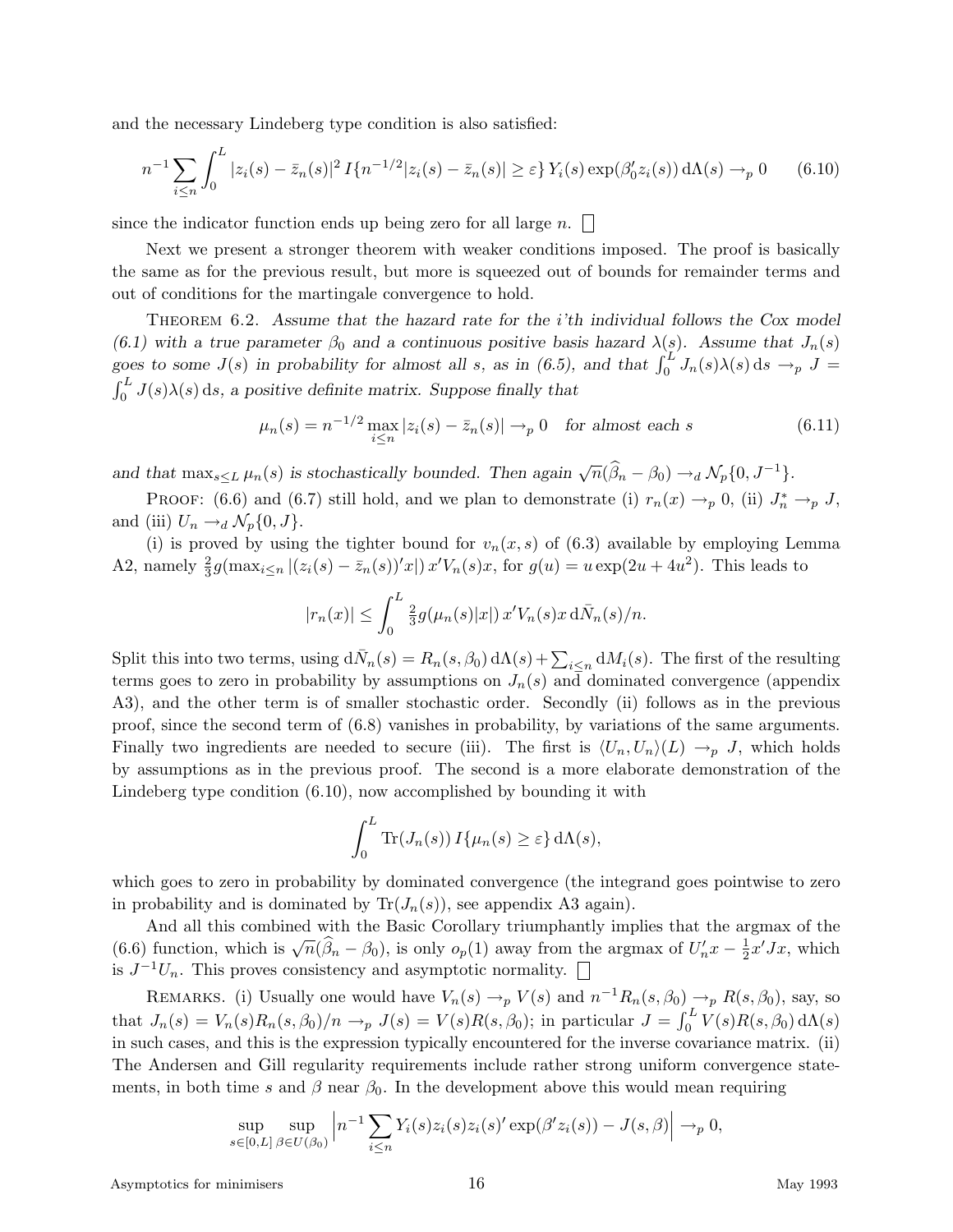for example, for a suitable neighbourhood  $U(\beta_0)$  and a suitable limit function  $J(s,\beta)$ . This contrasts sharply with our condition  $(6.5)$ , which is only about  $\beta_0$ , and is pointwise in *s*. Andersen and Gill also include various other asymptotic stability conditions, about uniform continuity and differentiability in  $\beta$  of their limit functions, that are not needed here. Similarly, their conditions almost require  $\max_{s\leq L}\mu_n(s)\to_p 0$  where we come away with pointwise convergence. (iii) is interesting to see that the key requirement (6.11) serves two different purposes: forcing an analytical remainder term towards zero as well as securing uniform negligibility of individual terms, i.e. limiting normality. (iv) The methods used here can be applied to solve the large-sample behaviour problem also outside model conditions, say when the true hazard rate is  $\lambda(s) r(z_{i,1}(s), \ldots, z_{i,p}(s))$  for individual *i*. See Hjort (1992) for results. There are also various alternative estimation techniques that can be employed in the Cox model, see for examples Hjort (1991) for local likelihood smoothing and Hjort (1992) for weighted log partial likelihood estimation. Again techniques from the present paper can be applied. (v) Finally Jeffreys type arguments can be given in favour of using the vague prior  $\pi(\beta) = 1$ , see Hjort (1986), where it is also shown that the (improper) pseudo-Bayes estimator  $\beta_n^* = \int \beta \exp(G_n(\beta)) d\beta / \int \exp(G_n(\beta)) d\beta$  is asymptotically equivalent to the Cox estimator  $\widehat{\beta}_n$ . The arguments of 4B can be used to provide a quicker and simpler proof of this.

### **7. Further applications.**

*7A. Exponential hazard rate regression.* The traditional Cox model (6.1) is semiparametric, since the basis hazard rate  $\lambda(.)$  there is left unspecified. The parametric version

$$
\lambda_i(s) = \lambda_0(s) \exp(\beta' z_i(s)) = \lambda_0(s) \exp(\beta_1 z_{i,1}(s) + \dots + \beta_p z_{i,p}(s)),\tag{7.1}
$$

where  $\lambda_0(.)$  is fully specified (equal to 1, for example), is also important in survival data analysis. Let us briefly show that the arguments above efficiently lead to a precise theorem about the maximum likelihood estimator in this model as well.

With notation and assumptions otherwise being as in section 6 the log-likelihood can be written

$$
\log L_n(\beta) = \sum_{i \le n} \int_0^L \{ \beta' z_i(s) dN_i(s) - Y_i(s) \exp(\beta' z_i(s)) ds \},
$$

see for example Andersen et al. (1992, chapter VI), and let  $\widehat{\beta}_n$  be the ML estimator maximising this expression. Assume that data follow (7.1) for a certain  $\beta_0$ . Using martingales  $dM_i(s)$  =  $dN_i(s) - Y_i(s) \exp(\beta'_0 z_i(s)) d\Lambda_0(s)$ , writing  $d\Lambda_0(s) = \lambda_0(s) ds$ , we find

$$
G_n(x) = \log L_n(\beta_0 + x) - \log L_n(\beta_0)
$$
  
= 
$$
\sum_{i \le n} \int_0^L \left[ x' z_i(s) \{ dM_i(s) + Y_i(s) \exp(\beta'_0 z_i(s)) d\Lambda_0(s) \} - Y_i(s) \exp(\beta'_0 z_i(s)) \{ \exp(x' z_i(s)) - 1 \} ds \right]
$$
  
= 
$$
\left( \sum_{i \le n} \int_0^L z_i(s) dM_i(s) \right)' x - \sum_{i \le n} \int_0^L Y_i(s) \exp(\beta'_0 z_i(s)) \{ \exp(x' z_i(s)) - 1 - x' z_i(s) \} d\Lambda_0(s).
$$

Now use  $|\exp(u) - 1 - u - \frac{1}{2}u^2| \le \frac{1}{6}|u|^3 \exp(|u|)$ , and introduce

$$
J_n = \sum_{i \le n} \int_0^L Y_i(s) \exp(\beta'_0 z_i(s)) z_i(s) z_i(s)' d\Lambda_0(s) \text{ and } U_n = J_n^{-1/2} \sum_{i \le n} \int_0^L z_i(s) dM_i(s) \tag{7.2}
$$

Hjort and Pollard 17 May 1993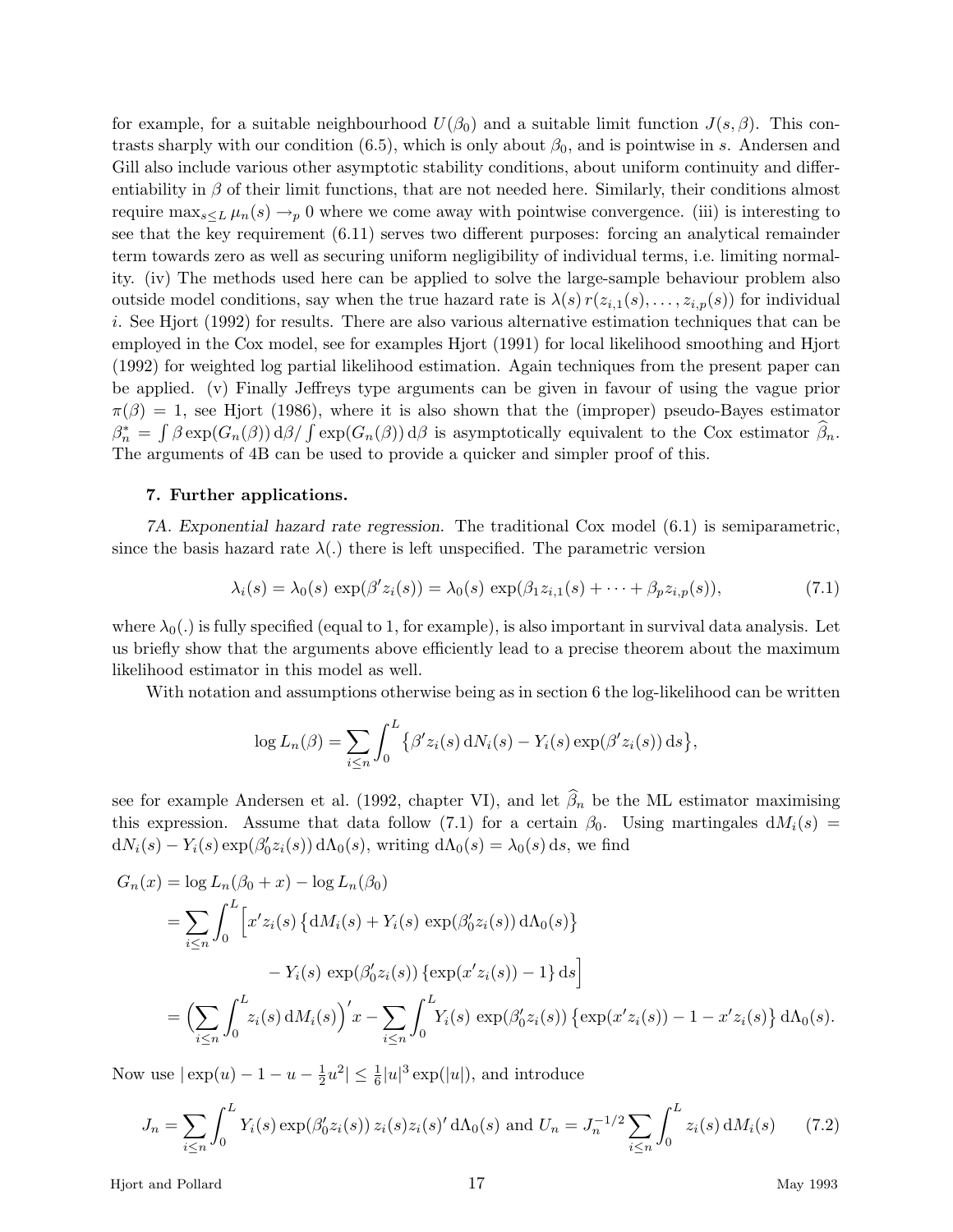to find  $G_n(J_n^{-1/2}x) = U'_n x - \frac{1}{2}|x|^2 - r_n(x)$ , with a remainder bound

$$
|r_n(x)| \le \frac{1}{6} \sum_{i \le n} \int_0^L Y_i(s) \exp(\beta_0' z_i(s) + |x' J_n^{-1/2} z_i(s)|) \frac{1}{6} |x' J_n^{-1/2} z_i(s)|^3 ds. \tag{7.3}
$$

To formulate a theorem with quite weak conditions, let  $J_n(s) = \sum_{i \leq n} Y_i(s) \exp(\beta'_0 z_i(s)) z_i(s) z_i(s)'$ , so that the 'observed information matrix' is  $J_n = \int_0^L J_n(s) d\Lambda_0(s)$ .

THEOREM 7.1. Let  $\lambda_0(s)$  be positive and continuous on  $[0, L]$ . Suppose there is a  $c_n$  sequence *converging to infinity such that*  $J_n(s)/c_n$  *for almost all s* goes in probability to some  $J(s)$ *, and that*  $J_n/c_n \to_p J = \int_0^L J(s) d\Lambda_0(s)$ , where this limit matrix is positive definite. Assume furthermore *that for almost all s,*

$$
N_n(s,\delta) = \sum_{i \le n} z_i(s)' J_n^{-1} z_i(s) Y_i(s) \exp(\beta'_0 z_i(s)) I\{|J_n^{-1/2} z_i(s)| \ge \delta\} \to_p 0
$$
 (7.4)

*for each*  $\delta > 0$ *, and that*  $\mu_n(s) = \max_{i \leq n} |J_n^{-1/2}z_i(s)|$  *is stochastically bounded, uniformly in <i>s. Then*  $J_n^{1/2}(\hat{\beta}_n - \beta_0) \rightarrow_d \mathcal{N}_p\{0, I_p\}.$ 

Some brief remarks are in order before turning to the proof. (i)  $z_i(s)J_n^{-1}z_i(s)$  can be replaced by  $z_i(s)J^{-1}z_i(s)/c_n$  here, and  $|J_n^{-1/2}z_i(s)|$  with  $|J^{-1/2}z_i(s)|/c_n^{1/2}$ . (ii) In many practical situations the  $c_n$  will be equal to *n*. (iii) The elements of  $J_n$  may in some cases concievably go to infinity with different rates, and then the 'asymptotic stability' requirement should be the existence of matrices  $C_n$  going to infinity such that  $C_n^{-1} J_n(s) \to J(s)$  etcetera. The theorem still holds. (iv) In many cases one would have  $\mu_n(s) \to_p 0$  for almost all *s*, and this implies condition (7.4), since in fact  $D_n(s, \delta) \leq pI\{\mu_n(s) \geq \delta\}$ . (v) If the  $z_i(s)$  covariate processes are uniformly bounded, then (iv) applies and hence the conclusion. (vi) Our conditions are much weaker than those used elsewhere to secure large sample normality, see for example Borgan (1984, section 6). (vii) Finally we note that the proof below becomes easier under circumstances (iv) or (v).

PROOF: The log-likelihood is concave by Lemma A.2 and hence so is the  $G_n(J_n^{-1/2}x)$  function. We are to prove (i)  $r_n(x) \to 0$  in probability for each *x*, and (ii) that  $U_n \to \mathcal{N}_p\{0, I_p\}$  in distribution.

To prove (i) let  $r_n(x, s)$  be the integrand in the bound occurring in (7.3), so that  $|r_n(x)| \le$ 1  $\frac{1}{6} \int_0^L r_n(x, s) d\Lambda_0(s)$ . It will suffice to show that  $r_n(x, s) \to 0$  in probability for almost all *s* and to bound it properly. Splitting into  $|J_n^{-1/2}z_i(s)| < \delta$  terms and  $|J_n^{-1/2}z_i(s)| \geq \delta$  terms we find  $r_n(x,s) \leq |x|^3 \delta \exp(|x|\delta) + |x|^3 \mu_n(s) \exp(|x|\mu_n(s)) N_n(s,\delta)$ , after which the claim follows by our precautions and by the dominated convergence lemma of the appendix.

Next (ii) can be replaced by  $U_n^* \to_d \mathcal{N}_p\{0, I_p\}$ , where  $U_n^* = \sum_{i \leq n} \int_0^L c_n^{-1/2} J^{-1/2} z_i(s) dM_i(s)$ , and we show this employing the Rebolledo theorem version given in Andersen and Gill (1982, appendix I). Its variance process converges properly,

$$
\langle U_n^*, U_n^* \rangle (L) = \sum_{i \le n} \int_0^L c_n^{-1} J^{-1/2} z_i(s) z_i(s)' J^{-1/2} Y_i(s) \exp(\beta_0' z_i(s)) d\Lambda_0(s)
$$
  
=  $J^{-1/2}(J_n/c_n) J^{-1/2} \to_p I_p$ ,

and the Lindebergian condition is also satisfied:

$$
\sum_{i \le n} \int_0^L c_n^{-1} |J^{-1/2} z_i(s)|^2 I\{c_n^{-1/2} |J_n^{-1/2} z_i(s)| \ge \delta\} Y_i(s) \exp(\beta_0' z_i(s)) d\Lambda_0(s) \to_p 0.
$$

Asymptotics for minimisers 18 and 1993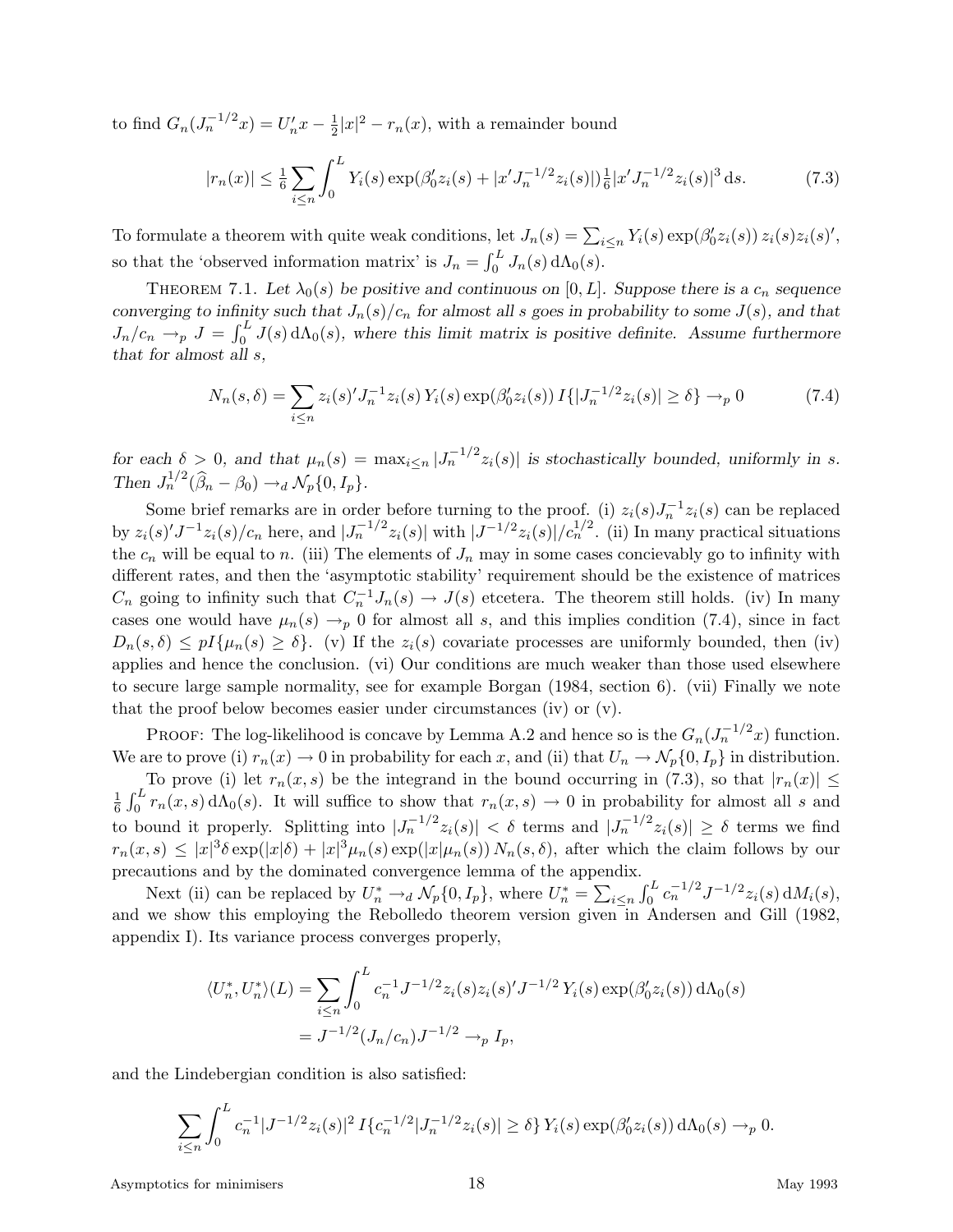This holds since the integrand is asymptotically the same as  $N_n(s, \delta)$  of (7.4), and is bounded by the constant  $p$ , so that the dominated convergence lemma applies.  $\Box$ 

*7B. Poisson regression.* Suppose *Y*1*,...,Y<sup>n</sup>* are independent counts with

$$
Y_i \sim \text{Poisson}(\text{mean}_i), \quad \text{with mean}_i = \exp(\beta' z_i), \tag{7.5}
$$

depending on a certain *p*-dimensional covariate vector  $z_i$ , for a certain true parameter value  $\beta_0$ . It is convenient now to write  $\exp(u) = 1 + u + \frac{1}{2}u^2 + \frac{1}{6}\rho(u)$ , where a bound for the remainder function  $|\rho(u)| \leq |u|^3 \exp(|u|)$ . The log-likelihood  $\log L_n(\beta) = \sum_{i \leq n} \{Y_i \beta' z_i - \exp(\beta' z_i)\}$  is concave, and after development very similar to that of section 7A one finds

$$
\log L_n(\beta_0 + x) - \log L_n(\beta_0) = \left(\sum_{i \le n} (Y_i - \mu_i) z_i\right)' x - \frac{1}{2} x' J_n x - \frac{1}{6} v_n(x),
$$

in which  $J_n = \sum_{i \le n} \mu_i z_i z'_i$  and  $v_n(x) = \sum_{i \le n} \mu_i \rho(x' z_i)$ . In these expressions  $\mu_i = \exp(\beta'_0 z_i)$  is the true mean for  $Y_i$  under the model.

Before passing to a theorem we solve a relevant exercise in asymptotics of linear combinations of independent Poisson variables. If  $Y_{n,i}$  is Poisson with mean  $\mu_{n,i}$ , then  $\sum_{i\leq n}(Y_{n,i}-\mu_{n,i})x_{n,i}$ , normed such that its variance  $\sum_{i\leq n} \mu_{n,i} x_{n,i}^2 = 1$ , goes to a standard normal if and only if  $\sum_{i\leq n} \mu_{n,i}\rho(tx_{n,i}) \to 0$  for each *t*, which is equivalent to  $\sum_{i\leq n} \mu_{n,i}\rho(|x_{n,i}|) \to 0$ . This is seen after considering moment or cumulant generating functions.

THEOREM 7.2. Let  $\widehat{\beta}_n$  be the ML estimator based on the first *n* Poisson counts, assumed to follow (7.5) for a certain  $\beta_0$ , with means  $\mu_i = \exp(\beta'_0 z_i)$ . Then  $J_n^{1/2}(\hat{\beta}_n - \beta_0) \rightarrow_d \mathcal{N}_p\{0, I_p\}$ *if and only if*  $\sum_{i \leq n} \mu_i \rho(|J_n^{-1/2}z_i|) \to 0$ . A simple sufficient condition for this to hold is that  $\lambda_n = \max_{i \leq n} |J_n^{-1/2} z_i|$  is bounded and that  $\sum_{i \leq n} \mu_i |J_n^{-1/2} z_i|^3 \to 0$ ; or, equivalently, that  $\lambda_n$  is *bounded and that*

$$
N_n(\delta) = \sum_{i \le n} \mu_i z_i' J_n^{-1} z_i I\{ |J_n^{-1/2} z_i| \ge \delta \} \to 0 \quad \text{for each } \delta.
$$

PROOF: The function  $\log L_n(\beta_0 + J_n^{-1/2}x) - \log L_n(\beta_0)$  is concave in *x* and can be written  $U'_n x - \frac{1}{2}|x|^2 - r_n(x)$ , where  $U_n = J_n^{-1/2} \sum_{i \le n} (Y_i - \mu_i) z_i$  and where  $r_n(x) = \sum_{i \le n} \mu_i \rho(x' J_n^{-1/2} z_i)$ . This is quite similar to the situation in 7A, and the maximiser  $J_n^{1/2}(\hat{\beta}_n - \beta_0)$  goes to a standard *p*-dimensional normal if and only if (i)  $r_n(x) \to 0$  and (ii)  $U_n \to d \mathcal{N}_p\{0, I_p\}$ . But using the result above in tandem with the Cramér–Wold theorem one sees that  $\sum_{i\leq n}\mu_i\rho(|J_n^{-1/2}z_i|) \to 0$  is necessary and sufficient for (ii), and indeed also necessary and sufficient for (i). The other statements of the theorem follow *i* from  $|\rho(u)| \leq |u|^3 \exp(|u|)$ .

We note that  $\lambda_n \to 0$  is clearly sufficient for the result to hold.

*7C. Generalised linear models.* Consider a situation with independent *Yi*'s from densities of the form  $f(y_i|\theta_i) = \exp\{(y_i\theta_i - b(\theta_i))/a(\phi) + c(y_i, \phi)\}\$ , and where  $\theta_i$  is parametrised as a linear *x*<sup>'</sup><sub>*i*</sub>β. This is a generalised linear model with canonical link, see McCullagh and Nelder (1989). The likelihood in  $\beta$  is log-concave, and theorems about the large-sample behaviour of the ML estimator, under very weak regularity conditions, can be written down and proved by the methods exemplified in sections 5 and 7A.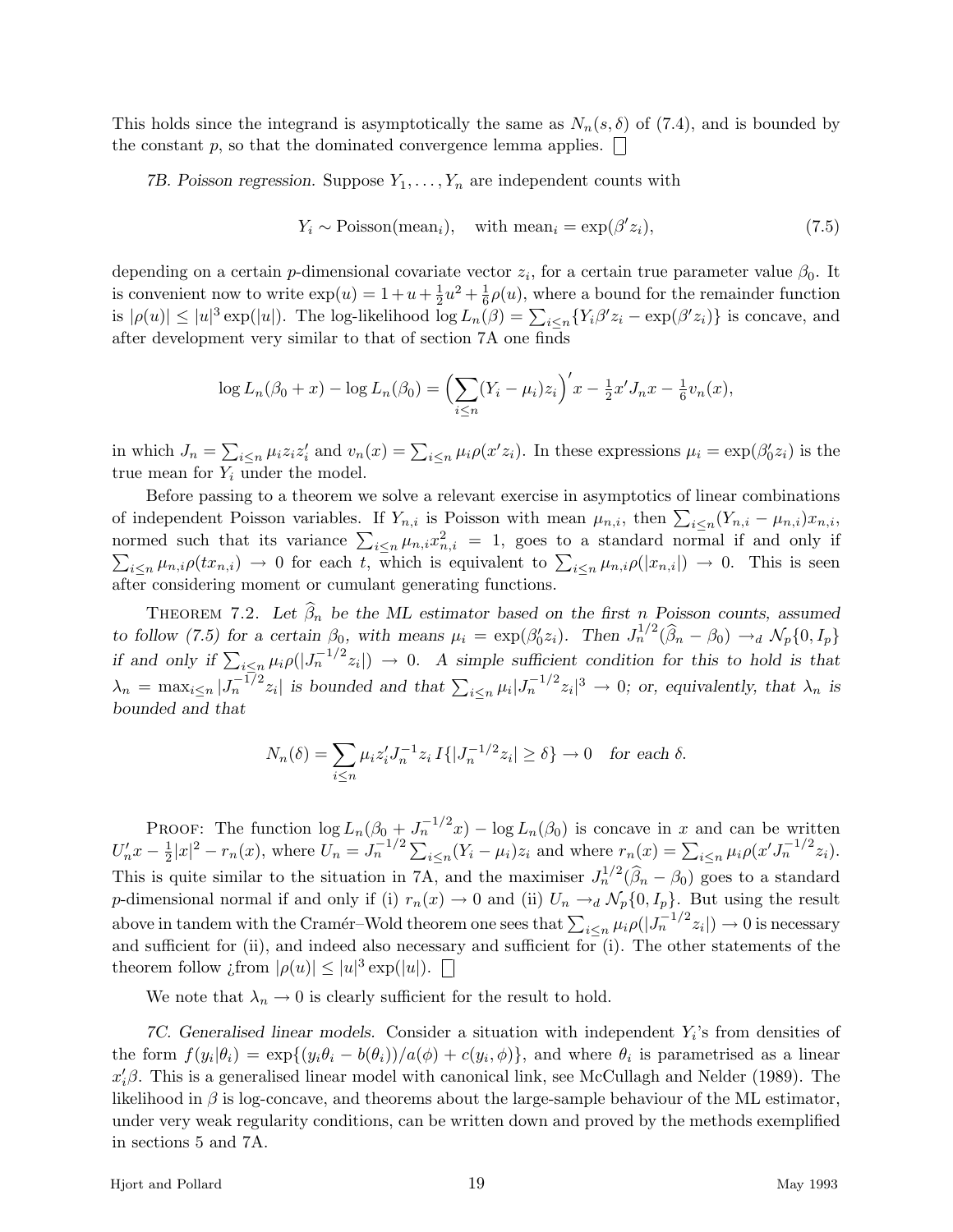too much? *7D. Pseudo-likelihood estimation in Markov chains.* Suppose *X*0*, X*1*,...* forms a Markov chain on the state space  $\{1,\ldots,k\}$ . Instead of focusing on transition probabilities, consider direct modelling of  $X_i$  given its neighbours, say  $X_{\partial i} = x_{\partial i}$ . A very flexible and convenient class of models is described by

$$
f_{\beta}(x_i|x_{\partial i}) = \text{const.} \exp\{\alpha_i(x_i) + \beta' H_i(x_i, x_{\partial i})\} = \frac{\exp\{\alpha_i(x_i) + \beta' H_i(x_i, x_{\partial i})\}}{\sum_{j=1}^k \exp\{\alpha_i(j) + \beta' H_i(j, x_{\partial i})\}},\tag{7.6}
$$

where  $\alpha_i(1), \ldots, \alpha_i(k)$  are specified or unknown parameters, and  $\beta' H_i(x_i, x_{\partial i}) = \sum_{u=1}^p \beta_u H_{i,u}(x_i, x_{\partial i})$  $x_{\partial i}$  for certain component functions  $H_{i,u}$  that depend both on the  $x_i$  at time position *i* and of its neighbouring values *x∂i*. For a second order Markov chain, for example, one would typically have  $H_i$  equal to a common *H* function for  $2 \leq i \leq n-2$  and some special functions at the borders. Maximum pseudo-likelihood estimation maximises  $PL_n(\beta) = \prod_{i=0}^n f_{\beta}(x_i|x_{\partial i})$  w.r.t. the parameters. See Hjort and Omre (1993, section 3.2), for example, for comments on this model building machinery in dimensions 1 and 2, and for some comments on the difference between maximum PL and maximum likelihood.

We may incorporate the  $\alpha_i(x)$ 's in the vector  $H_i(x, x_{\partial i})$  of  $H_{i,u}$ -functions, for notational convenience. From Lemma A2 log  $PL_n(\beta)$  is concave in  $\beta$ . Consider  $h_i(x_{\partial i}) = \sum_{j=1}^k H_i(j, x_{\partial i}) f_{\beta_0}(j|x_{\partial i})$ and

$$
V_i(x_{\partial i}) = \sum_{j=1}^k (H_i(j, x_{\partial i}) - h_i(x_{\partial i})) (H_i(j, x_{\partial i}) - h_i(x_{\partial i}))' f_{\beta_0}(j|x_{\partial i}),
$$

which can be interpreted as respectively  $E\{H_i(X_i, x_{\partial i})|x_{\partial i}\}\$  and VAR  $\{H_i(X_i, x_{\partial i})|x_{\partial i}\}\$ . After some work exploiting Lemma A2 one finds that

$$
\log PL_n(\beta_0 + s/\sqrt{n}) - \log PL_n(\beta_0) = U'_n s - \frac{1}{2} s'(J_n/n)s - r_n(s),
$$
\n(7.7)

where

$$
U_n = n^{-1/2} \sum_{i=0}^n \{ H_i(X_i, X_{\partial i}) - h_i(X_{\partial i}) \} \text{ and } J_n = \sum_{i=0}^n V_i(X_{\partial i}),
$$

and where in fact  $r_n(s) = O(n^{-1/2})$ . The usual arguments now give  $\sqrt{n}(\hat{\beta}_n - \beta_0) \rightarrow_d N\{0, J^{-1}\}\$ under mild assumptions, provided the assumed model (7.6) is correct. Here *J* turns out to be both the limit of  $J_n/n$  as well as the covariance matrix in the limiting distribution for  $U_n$ . There is also an appropriate sandwich generalisation with covariance matrix of type *J*−<sup>1</sup>*KJ*−<sup>1</sup> outside model conditions. Doing the details here properly calls for a central limit theorem and a weak law of large numbers for Markov chains, and such can be found in Billingsley (1961), for example.

These Markov random field models are more important in the 2- and 3-dimensional cases, where one enters the world of statistical image analysis. The method above can be used to prove consistency of the maximum PL estimator.

**Appendix.** Here we give three lemmas that were used at various stages above. They should also have some independent interest.

*A1. Necessary and sufficient conditions for asymptotic normality of linear combinations of binomials.* The following result with further consequences was used in section 5.

Lemma A1. *Consider independent Bernoulli variables Yn,i* ∼ Bin{1*, qn,i*}*, and real numbers*  $z_{n,i}$  standardised to have  $\sum_{i\leq n} z_{n,i}^2 q_{n,i} (1-q_{n,i}) = 1$ . Then  $\sum_{i\leq n} z_{n,i} (Y_{n,i} - q_{n,i}) \rightarrow_d \mathcal{N}\{0,1\}$  if *and only if*

$$
N_n(\delta) = \sum_{i \le n} z_{n,i}^2 q_{n,i} (1 - q_{n,i}) I\{|z_{n,i}| \ge \delta\} \to 0 \quad \text{for each positive } \delta.
$$
 (A.1)

Asymptotics for minimisers 20 and 20 May 1993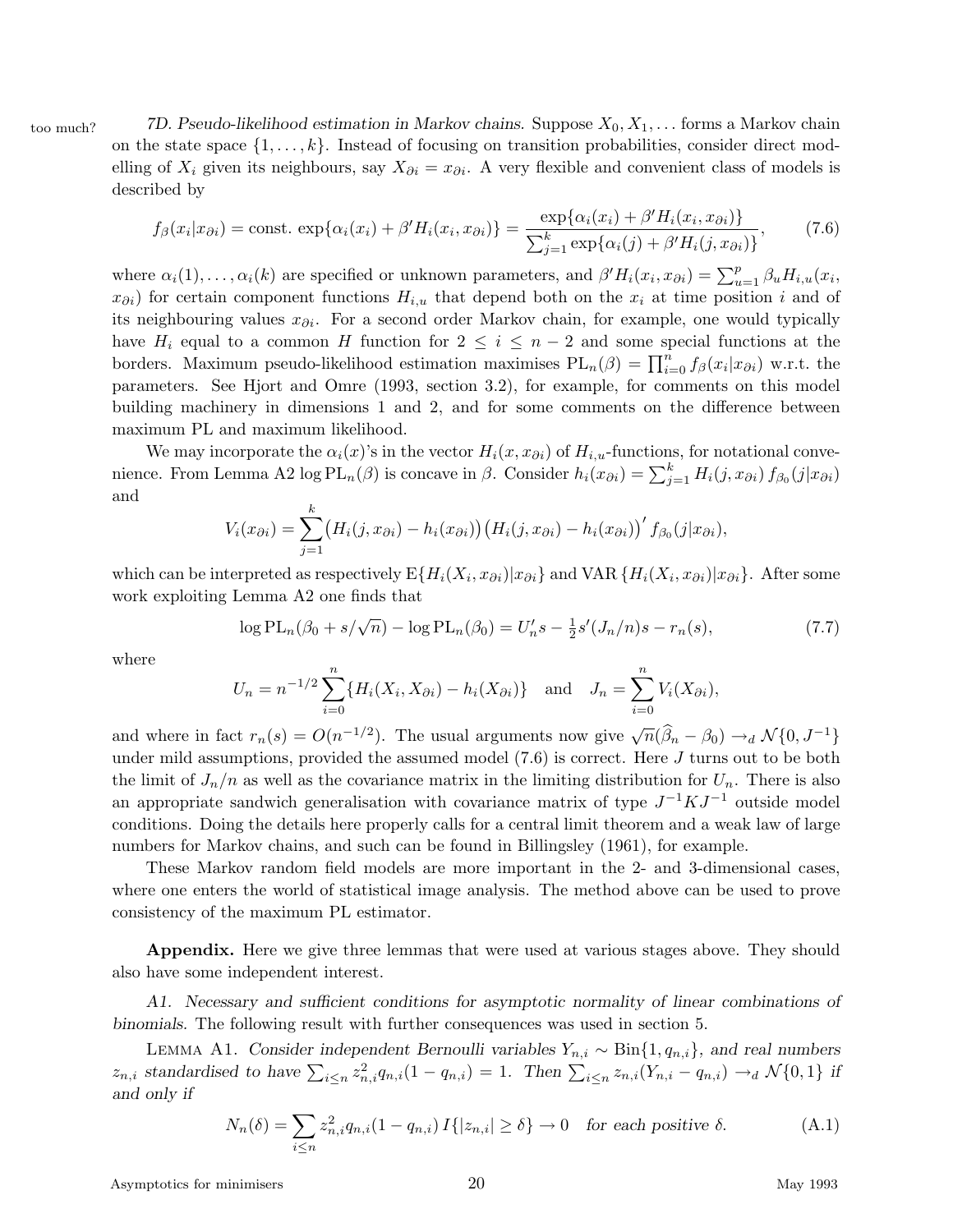PROOF: The Lindeberg condition is that

$$
L_n(\delta) = \sum_{i \le n} E z_{n,i}^2 (Y_{n,i} - q_{n,i})^2 I\{|z_{n,i}(Y_{n,i} - q_{n,i})| \ge \delta\}
$$
  
= 
$$
\sum_{i \le n} z_{n,i}^2 q_{n,i} (1 - q_{n,i}) [q_{n,i} I\{|q_{n,i} z_{n,i}| \ge \delta\} + (1 - q_{n,i}) I\{|(1 - q_{n,i}) z_{n,i}| \ge \delta\}]
$$

should tend to zero for each positive  $\delta$ . It is not difficult to establish  $\frac{1}{2}N_n(2\delta) \leq L_n(\delta) \leq N_n(\delta)$ , so  $(A.1)$  is in fact equivalent to the Lindeberg requirement. In particular  $(A.1)$  implies a  $\mathcal{N}\{0,1\}$ limit.

Necessity is harder. Assume a  $\mathcal{N}\{0,1\}$  limit in distribution. We first symmetrise in the following fashion: Let  $Y_{n,i} = Y_{n,i} - Y'_{n,i}$  where  $Y'_{n,1}, Y'_{n,2}, \ldots$  are independent copies of  $Y_{n,1}, Y_{n,2}, \ldots$ and let

$$
Z_n = \sum_{i \le n} z_{n,i} (Y_{n,i} - q_{n,i}), \quad Z'_n = \sum_{i \le n} z_{n,i} (Y'_{n,i} - q_{n,i}), \text{ and } \tilde{Z}_n = Z_n - Z'_n.
$$

By assumption  $Z_n \to d \mathcal{N} \{0,2\}$ . We first show that

$$
m_n = \max_{i \le n} \min\{|z_{n,i}|, q_{n,i}, 1 - q_{n,i}\} \to 0.
$$

Otherwise there would be some  $\varepsilon > 0$  such that say  $|z_{n,1}| \geq \varepsilon$  and  $\varepsilon \leq q_{n,1} \leq 1 - \varepsilon$ . Break  $\widetilde{Z}_n$  into a sum of  $V_n = z_{n,1}Y_{n,1}$  and  $W_n$ , two independent and symmetric variables. Uniform tightness of  $Z_n$  and symmetry imply uniform tightness of both  $V_n$  and  $W_n$ . Along some subsequence we would have  $V_n \to dV$  and  $W_n \to dW$ , independent with  $V + W$  distributed as  $\mathcal{N}\{0, 2\}$ . By Cramér's theorem about convolution factors of  $\mathcal{N}\{0,2\}$  we would have *V* normal. But *V* is not degenerate, and cannot be normal after all, since  $V_n$  takes only three values. This proves  $m_n \to 0$ .

But this implies the usual infinitesimal array property

$$
\max_{i \le n} \Pr\{|z_{n,i}\widetilde{Y}_{n,i}| \ge \delta\} \to 0 \quad \text{for each } \delta.
$$

For if  $|z_{n,i}| < \delta$  then the probability is zero, and if  $|z_{n,i}| \geq \delta$  then the probability is  $2q_{n,i}(1-q_{n,i}) \leq$  $2m_n$  when *n* is large enough for  $m_n < \delta$  to hold. Next look at page 92 of Petrov (1975). From limiting normality follows

$$
\sum_{i\leq n} \text{Var}\left[z_{n,i}\widetilde{Y}_{n,i}I\{|z_{n,i}\widetilde{Y}_{n,i}| < \delta\}\right]\rightarrow 2.
$$

If  $|z_{n,i}| \geq \delta$  the indicator here picks out  $\widetilde{Y}_{n,i} = 0$ , and there is no contribtion to the sum, whereas if  $|z_{n,i}| < \delta$  the summand is  $2z_{n,i}^2 q_{n,i} (1-q_{n,i})$ . Hence  $\sum_{i \leq n} z_{n,i}^2 q_{n,i} (1-q_{n,i}) I\{|z_{n,i}| < \delta\} \to 1$ , and  $N_n(\delta) \to 0$  follows from the assumed  $\sum_{i \leq n} z_{n,i}^2 q_{n,i} (1 - q_{n,i}^{\overline{\jmath}}) = 1.$ 

The surprising thing here is that we do not need to explicitly assume  $\max_{i \leq n} E\{z_{n,i}(Y_{n,i} - \mathcal{E}(z_{n,i})\}_{i \leq n}$  $(q_{n,i})\}^2 \rightarrow 0$ , as with Feller's partial converse to the Lindeberg theorem; it follows from asymptotic normality and the special properties of the  $Y_{n,i}$  sequence.

Lemma A1 can next be used to address the vector case, via the Cramér–Wold theorem. We phrase the result as follows, to suit the development of section 5. If  $x_1, x_2, \ldots$  is a sequence of *p*-vectors, and  $Y_1, Y_2, \ldots$  are Bernoulli with  $q_1, q_2, \ldots$ , then

$$
J_n^{-1/2} \sum_{i \le n} (Y_i - q_i) x_i \to_d \mathcal{N}_p\{0, I_p\}, \quad \text{where } J_n = \sum_{i \le n} q_i (1 - q_i) x_i x'_i,
$$
 (A.2)

Hjort and Pollard 21 May 1993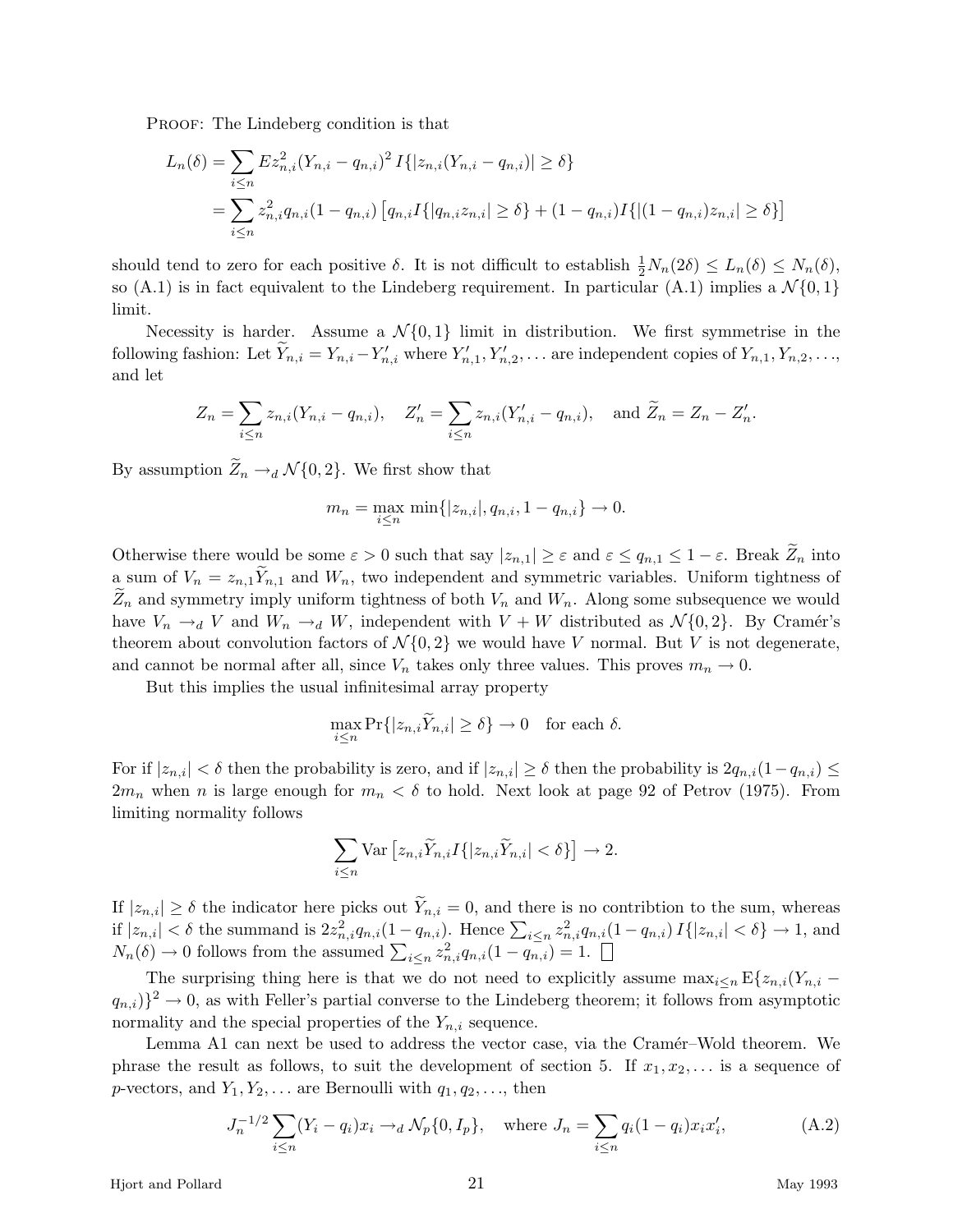if and only if

$$
N_n(\delta) = \sum_{i \le n} x_i' J_n^{-1} x_i q_i (1 - q_i) I\{|J_n^{-1/2} x_i| \ge \delta\} \to 0 \quad \text{for each } \delta > 0.
$$
 (A.3)

This is proved by noting first that (A.2) is equivalent to

$$
N_n^0(s,\delta) = \sum_{i \le n} s' x'_i J_n^{-1} x_i s q_i (1 - q_i) I\{|s' J_n^{-1/2} x_i| \ge \delta\} \to 0
$$

for all *s* with length 1 and all positive *delta*. But  $N_n^0(s, \delta) \leq N_n(\delta) \leq p^2 \max_{j \leq p} N_n^0(e_j, \delta/\sqrt{p})$ , where  $e_j$  is the *j*th unit vector.

A simple sufficient condition for (A.1) to hold is that  $\lambda_n^0 = \max_{i \leq n} |z_{n,i}| \to 0$ , since the left hand side of  $(A.1)$  is bounded by  $\lambda_n^0/\delta$ . Similarly condition  $(A.3)$  is implied by the simpler condition  $\lambda_n = \max_{i \leq n} |J_n^{-1/2}x_i| \to 0$ , since  $N_n(\delta) \leq \lambda_n p/\delta$ .

*A2. Expansion lemma.* The following result was used in section 6 and in 7A.

LEMMA A2. *(i)* Suppose  $K(t) = \log R(t)$ , where  $R(t) = \sum_{i \leq n} w_i \exp(a_i t)$  for certain nonnegative weights  $w_i$ , not all equal to zero, and arbitrary constants  $a_i$ . Let  $v_i(t) = w_i \exp(a_i t)/R(t)$  be the tilted and normalised weights, summing to one. Then  $K(t)$  is convex with derivatives

$$
K'(t) = \sum_{i \le n} v_i(t)a_i = \bar{a}(t),
$$
  
\n
$$
K''(t) = \sum_{i \le n} v_i(t)\{a_i - \bar{a}(t)\}^2,
$$
  
\n
$$
K'''(t) = \sum_{i \le n} v_i(t)\{a_i - \bar{a}(t)\}^3.
$$

*(ii) The expansion*

$$
\log\left\{\sum_{i\leq n} w_i e^{a_i t}\right\} - \log\left\{\sum_{i\leq n} w_i\right\} = \bar{a}(0)t + \frac{1}{2}\sum_{i\leq n} v_i(0)\{a_i - \bar{a}(0)\}^2 t^2 + v(t)
$$

*holds, featuring untilted weights*  $v_i(0) = w_i / \sum_{i \leq n} w_i$ , with the following valid bounds on the *remainder:*

$$
|v(t)| \le \frac{4}{3}\mu_n^3|t|^3, \qquad |v(t)| \le \frac{2}{3}g(\mu_n|t|) \sum_{i \le n} v_i(0)\{a_i - \bar{a}(0)\}^2|t|^2. \tag{A.4}
$$

*Here*  $\mu_n = \max_{i \le n} |a_i - \bar{a}(0)|$  *and g is the function*  $g(u) = u \exp(2u + 4u^2)$ .

PROOF: The formulae for the derivatives are proved by direct differentiation and inspection, and convexity follows of course from the nonnegative second derivative. To prove (ii), consider the exact third order Taylor expansion  $K(t) - K(0) = K'(0)t + \frac{1}{2}K''(0)t^2 + \frac{1}{6}K'''(s)t^3$  for some suitable *s* between 0 and *t*. The problem is to bound the remainder term in terms of  $\mu_n$ .

The first bound is easy. It follows upon observing that  $|\bar{a}(s) - \bar{a}(0)| = |\sum_{i \leq n} v_i(s) \{a_i - \bar{a}(0)\}| \leq$  $\mu_n$  and its triangle inequality consequence  $|a_i - \bar{a}(s)| \leq 2\mu_n$ , since this yields  $|K'''(s)| \leq (2\mu_n)^3$ . While this bound often suffices we shall have occasion to need the sharper second bound too. The point is to exploit the fact that *s* is bounded by |t| when bounding  $|K'''(s)|$ . Start out writing  $v_i(s) = v_i(0)(1 + \varepsilon_i)$ , where some analysis shows that  $\exp(-2\mu_i|t|) \leq 1 + \varepsilon_i \leq \exp(2\mu_i|t|)$ . Then

$$
|\bar{a}(s) - \bar{a}(0)| = |\sum_{i \le n} v_i(0)(1 + \varepsilon_i) \{a_i - \bar{a}(0)\}|
$$
  
= 
$$
|\sum_{i \le n} v_i(0)\varepsilon_i \{a_i - \bar{a}(0)\}| \le K''(0)^{1/2} \left\{ \sum_{i \le n} v_i(0)\varepsilon_i^2 \right\}^{1/2}.
$$

Asymptotics for minimisers 22 and 2008 and 22 May 1993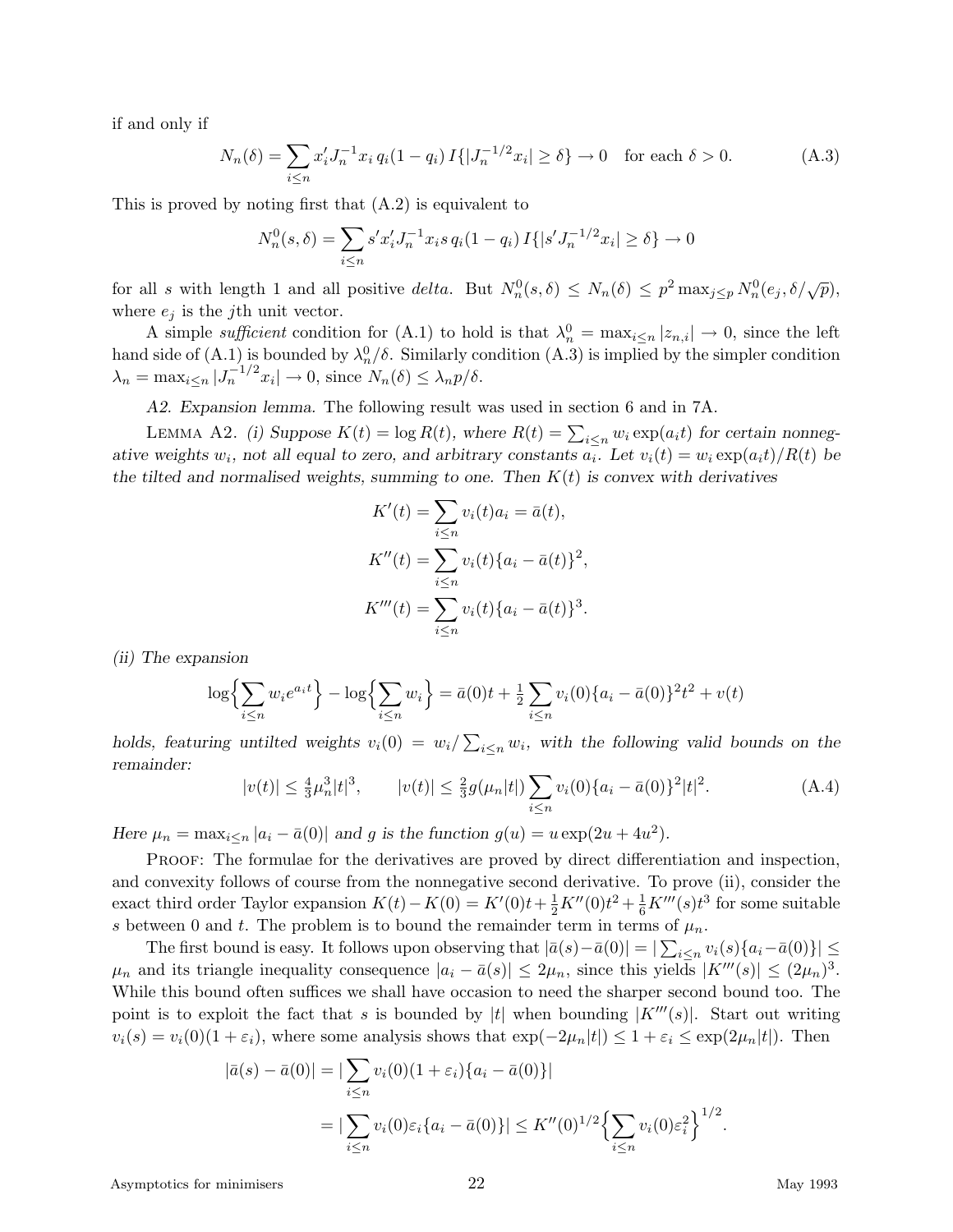A further bound on the right hand side is  $K''(0)^{1/2}\delta_n = K''(0)^{1/2} \max_{i \leq n} |\varepsilon_i|$ . This gives

$$
|K'''(s)| \le 2\mu_n \sum_{i \le n} v_i(s)|a_i - \bar{a}(s)|^2
$$
  
\n
$$
\le 4\mu_n \sum_{i \le n} v_i(0)(1 + \varepsilon_i) \{|a_i - \bar{a}(0)|^2 + |\bar{a}(0) - \bar{a}(s)|^2\}
$$
  
\n
$$
\le 4\mu_n (1 + \delta_n)(1 + \delta_n^2)K''(0).
$$

But some checking reveals  $1 + \delta_n \leq \exp(2\mu_n|t|)$  and  $1 + \delta_n^2 \leq \exp(4\mu_n^2|t|^2)$ . This shows  $|K'''(s)| \leq$  $4|t|^{-1}g(\mu_n|t|)K''(0)$  with the *g*-function given above.

*A3. Dominated convergence theorem for convergence in probability.* This result was used several times in section 6, and a close relative was used in 4B.

LEMMA A3. Let  $0 \leq X_n(s,\omega) \leq Y_n(s,\omega)$  be jointly  $(s,\omega)$ -measurable random functions on *the interval*  $[0, L]$ *. Suppose*  $\lambda$  *is a measure such that*  $Y_n(s) \to_p Y(s)$  *and*  $X_n(s) \to_p X(s)$  *for λ almost all s* and that  $\int Y_n(s) d\lambda(s) \rightarrow_p \int Y(s) d\lambda(s)$ , a limit finite almost everywhere. Then  $\int X_n(s) d\lambda(s) \rightarrow_p \int X(s) d\lambda(s)$  too.

PROOF: It is enough to check almost sure convergence for a subsubsequence of each subsequence. By convergence in probability (for  $\omega$ , with *s* fixed) and then dominated convergence, we have

$$
\pi_n(\epsilon) := (I\!\!P \otimes \lambda) \{(\omega, s) : |X_n(\omega, s) - X(\omega, s)| > \epsilon\} \to 0.
$$

A similar result holds for  $\{Y_n\}$ . Replace  $\varepsilon$  by a sequence  $\{\varepsilon_n\}$  decreasing to zero, then extract a subsubsequence along which the sequence of integrals is convergent. For some set *N* with ( $\mathbb{P} \otimes$  $\lambda$ )*N* = 0 we get convergence for all  $(\omega, s) \in N^c$  of both the  $X_n$  and the  $Y_n$  subsubsequences. For almost all  $\omega$ , therefore,  $\lambda \{s : (\omega, s) \in N\} = 0$ . Finally argue using the Fatou Lemma for  $Y_n \pm X_n$ along the subsubsequences to get the result.  $\Box$ 

This is nice in that it circumvents the need to establish uniformity of the convergence in probability; this is typically more difficult to ascertain than pointwise convergence in probability. The lemma was used several times in sections 6 and 7A, partly in the form of the following useful corollary: If in particular  $Z_n(s) \to_p 0$  for almost all *s*, then  $\int_0^L Y_n(s) I\{|Z_n(s)| \geq \delta\} ds \to_p 0$ . It can also be used to simplify the Lindeberg type condition in the form of Rebolledo's martingale convergence theorem given in Andersen and Gill (1982, appendix).

**Acknowledgements.** This paper resulted from a collaboration made possible by the support of the Mathematical Sciences Research Institute at Berkeley during the Autumn of 1991, under National Science Foundation grant 8505550. We are grateful to the MSRI for the opportunity to learn from each other. N.L.H. has also been partly supported by grants ¿from the Royal Norwegian Research Council and D.P. partly supported by National Science Foundation Grant DMS-9102286.

## **References**

- Andersen, P.K., Borgan, Ø., Gill, R.D., and Keiding, N. (1992). *Statistical Models Based on Counting Processes.* Springer-Verlag, New York.
- Andersen, P.K. and Gill, R.D. (1982). Cox's regression model for counting processes: a large sample study. *Ann. Statist.* **10**, 1100–1120.
- Bassett, G.W. and Koenker, R.W. (1982). An empirical quantile method for linear models with iid errors. *J. Amer. Statist. Assoc.* **77**, 407–415.